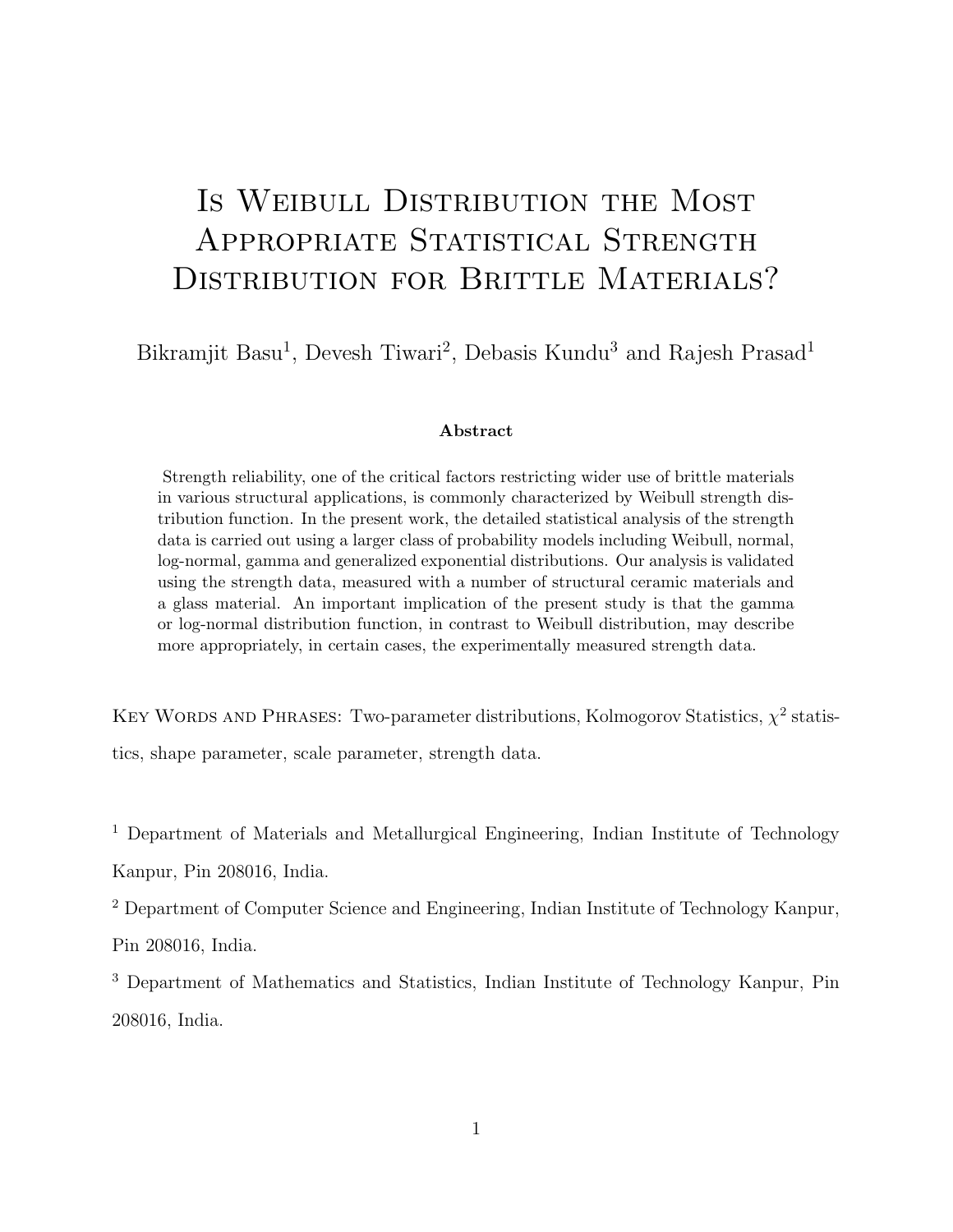### 1 INTRODUCTION

Brittle materials, like ceramics have many useful properties like high hardness, stiffness and elastic modulus, wear resistance, high strength retention at elevated temperatures, corrosion resistance associated with chemical inertness  $etc<sup>1</sup>$ . The advancement of ceramic science in the last few decades has enabled the application of this class of materials to evolve from more traditional applications (sanitary wares, pottery etc.) to cutting edge technologies, including rocket engine nozzles, engine parts, implant materials for biomedical applications, heat resistant tiles for space shuttle, nuclear materials, storage and renewable energy devices, fiber optics for high speed communications and elements for integrated electronics like Micro-Electro-Mechanical Systems (MEMS).

In many of the engineering applications requiring load bearing capability i.e. structural applications, it has been realized over the years that an optimum combination of high toughness with high hardness and strength reliability is required<sup>2</sup>. Despite having much better hardness compared to conventional metallic materials, the major limitations of ceramics for structural and specific non-structural applications are the poor toughness and low strength reliability<sup>3</sup>. The poor reliability in strength or rather large variability in strength property of ceramics is largely due to the variability in distribution of crack size, shape and orientation with respect to the tensile loading  $axis<sup>4</sup>$ . Consequently, the strength of identical ceramic specimens under identical loading conditions is different for a given ceramic material. The physics of the fracture of brittle solids and the origin of strength theory is discussed in some details in section 2.

The above mentioned limitations have triggered extensive research activities in the ceramic community to explore several toughening mechanisms<sup>5</sup>, and to adopt refined processing routes<sup>6</sup> in order to develop tough ceramics with reliable strength. The major focus of the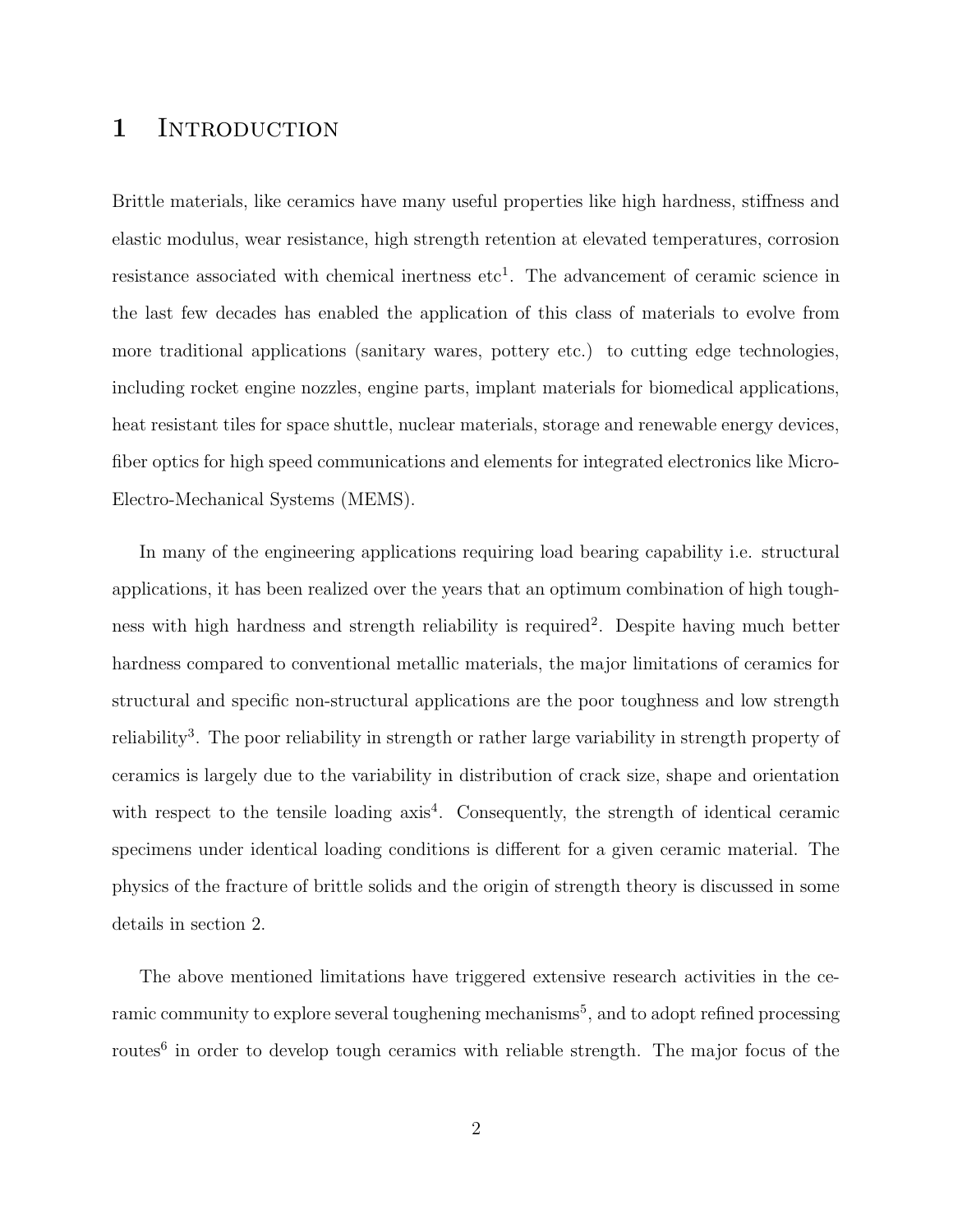present work is however the strength characterization of brittle materials.

In a recent paper<sup>7</sup>, Lu *et al.* analyzed the fracture statistics of brittle materials using Weibull and normal distributions. They have considered the strength data of three different ceramic materials, i.e. silicon nitride  $(Si<sub>3</sub>N<sub>4</sub>)$ , silicon carbide (SiC) and zinc oxide (ZnO). They used three-parameter Weibull, two-parameter Weibull and normal distributions to analyze these data. It is observed that based on the Akaike Information Criterion (AIC), two-parameter Weibull or normal distributions fit better than the three-parameter Weibull distribution. Although two-parameter Weibull distribution has been widely used in practice to model strength data, Lu  $et$   $al$ <sup>7</sup> questioned the uncritical use of Weibull distribution in general.

In the present work, we analyze the strength data, obtained in our previous work on monolithic  $ZrO_2$  and  $ZrO_2$ - TiB<sub>2</sub> composites. Additionally, two more strength datasets, one for glass (unknown composition) and other for  $Si<sub>3</sub>N<sub>4</sub>$  ceramics are selected from available literature. Such a selection of strength dataset will allow us to statistically analyze the strength property of a range of materials *i.e.* extremely brittle solid like glass to relatively tougher engineering ceramics, like  $Si_3N_4 /ZrO_2$ - based materials. In our analysis, a much larger class of probabilistic models has been used. It is to be noted that the strength is always positive and therefore, it is reasonable to analyze the strength data using the probability distribution, which has support only on the positive real axis. Based on this simple idea we have attempted different two-parameter distributions namely, Weibull, gamma, log-normal and generalized exponential distributions. It should be mentioned here that all the above distributions have shape and scale parameters. As the name suggests the shape parameter of each distribution governs the shape of the respective density and distribution functions. For comparison purposes, we have also fitted normal distribution to both datasets, although it does not have the shape parameter and it has the support on the whole real line.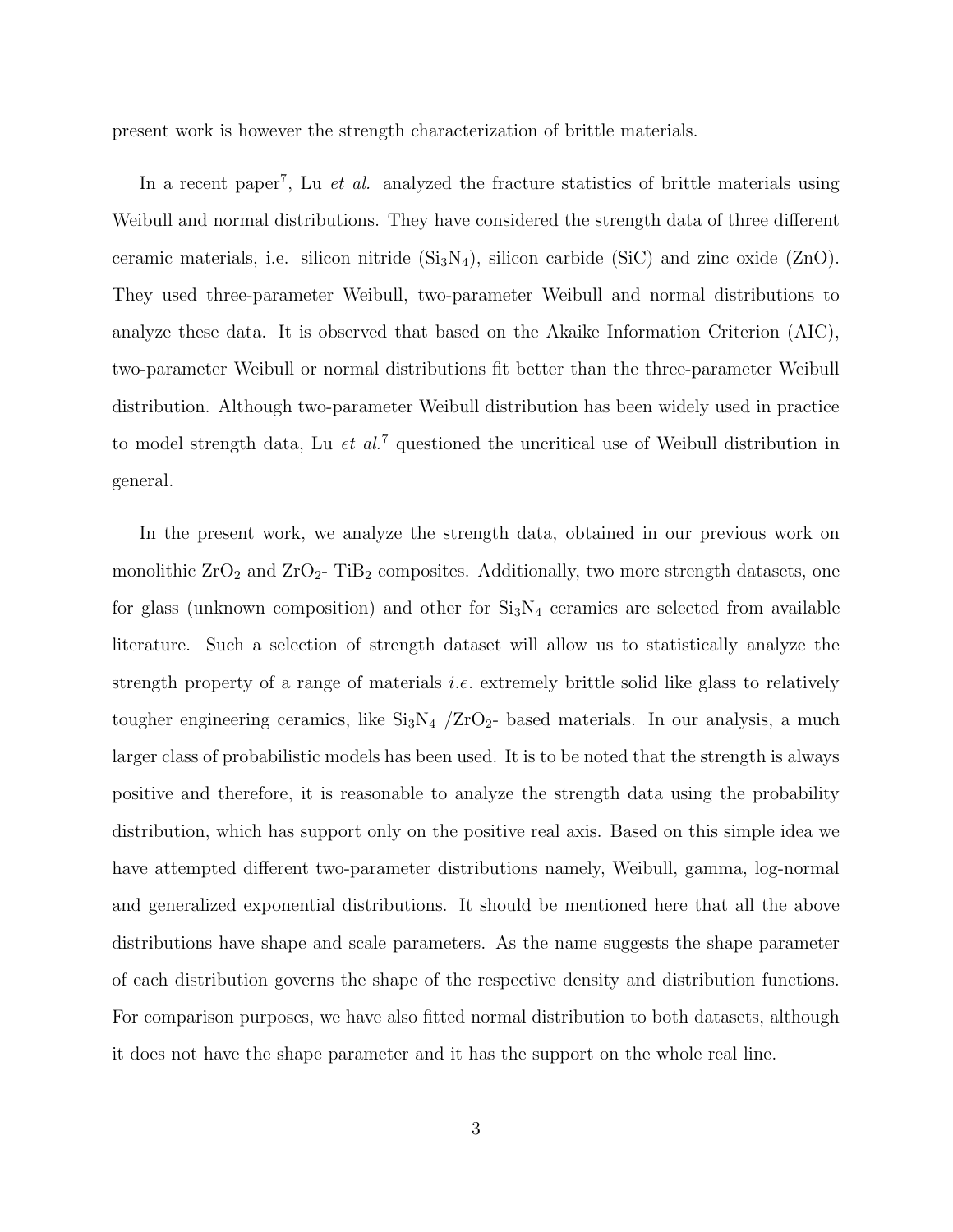#### 2 PHYSICS OF THE FRACTURE OF BRITTLE SOLIDS

The variability in strength of ceramics is primarily due to the extreme sensitivity of the presence of cracks of different sizes. It can be noted that the Yield strength and the fracture/failure strength of polycrystalline metals is deterministic and is volume independent, when the characteristic micro-structural feature (grain size) remained the same for the tested metallic samples. However, the fracture strength of a brittle material is, in particular, determined by the critical crack length according to the Griffith's theory<sup>8</sup>:

$$
\sigma_f = \frac{K_{IC}}{\sqrt{\pi a}},
$$

where  $\sigma_f$  the failure or fracture strength,  $K_{IC}$ , the critical stress intensity factor (a measure of fracture toughness) under mode-I (tensile) loading and 'a' the half of the critical or largest crack size.

For a given ceramic material the distribution of crack size, shape, and orientation differs from sample to sample. It is experimentally reported that the strength of ceramics varies unpredictably even if identical specimens are tested under identical loading conditions<sup>4</sup>. In particular, the mean strength, as determined from a multiplicity of similar tests depends on volume of material stressed, shape of test specimen and nature of loading. It is recognized that strength property needs to be analyzed using different probabilistic approaches, largely because of the fact that the probability of failure or fracture of a given ceramic sample critically depends on the presence of a potentially dangerous crack of size greater than a characteristic critical crack size<sup>4</sup>. Clearly, the probability of finding critical crack size is higher in larger volume test specimens and consequently, the brittle materials do not have any deterministic strength property. Since brittle materials exhibit volume dependent strength behavior, the mean strength decreases as the specimen volume increases. From the initial experimental observations, it was evident that a definite relationship should exist between the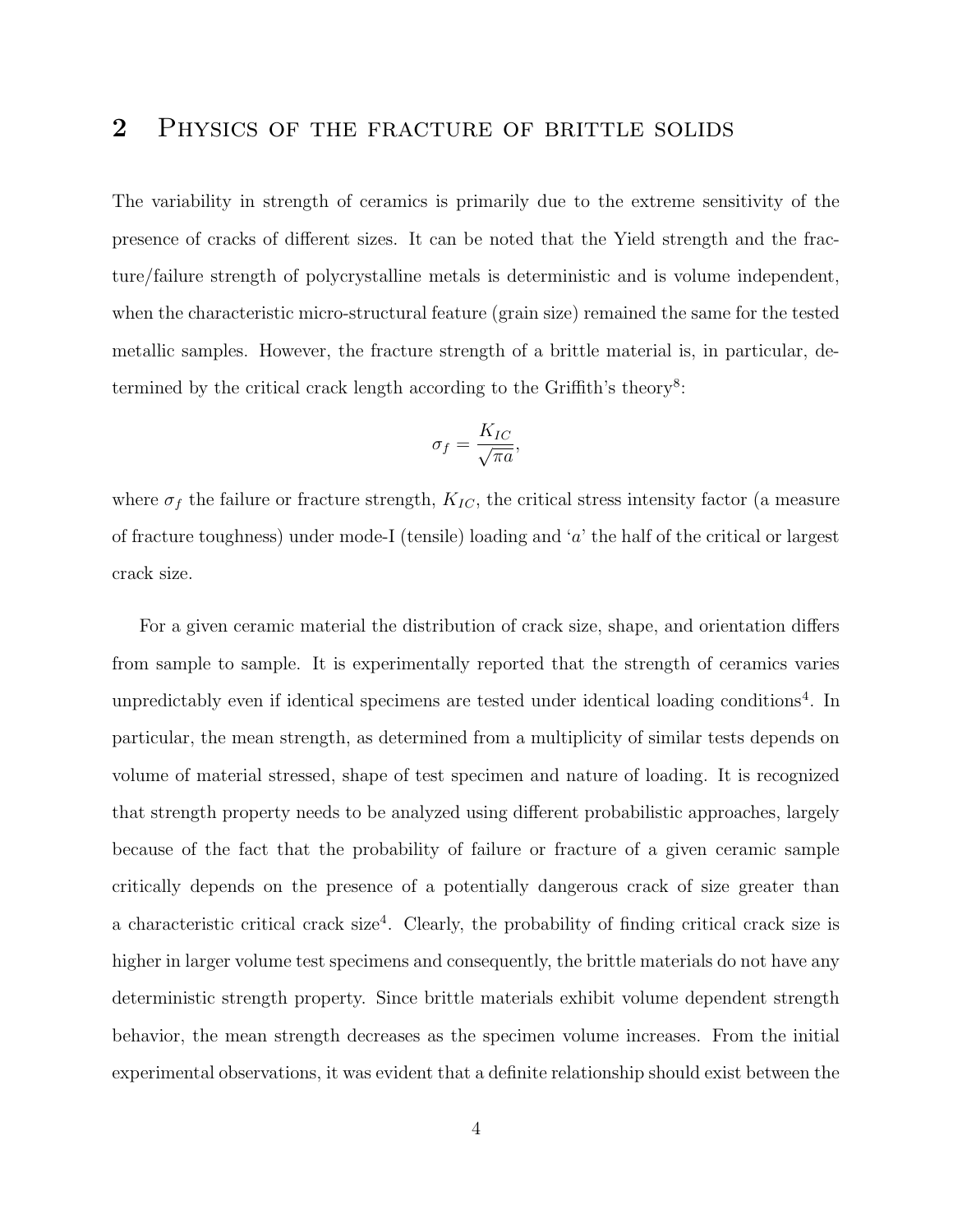probability that a specimen will fracture and the stress to which it is subjected. Based on the above observations/ predictions, Weibull<sup>9</sup> proposed a two parameter distribution function to characterize the strength of brittle materials. The generalized strength distribution law has the following expression:  $F(\sigma) = 1 - e^{-\frac{V}{V_0}g(\sigma)}$ , where  $F(\sigma)$  is the probability of failure at a given stress level ' $\sigma$ ', V is the volume of the material tested,  $V_0$  is the reference volume and  $g(\sigma)$  is the Weibull strength distribution function:  $g(\sigma) = \left(\frac{\sigma}{\sigma}\right)^{1/2}$  $\sigma_0$  $\Big)^{m}$ , where m is the Weibull modulus and  $\sigma_0$  is the reference strength for a given reference volume  $V_0$ . The characteristic strength distribution parameter,  $m$ , indicates the nature, severity and dispersion of flaws<sup>2</sup>. More clearly, a low  $m$  value indicates non-uniform distribution of highly variable crack length (broad strength distribution), while a high  $m$  value implicates uniform distribution of highly homogeneous flaws with narrower strength distribution. Typically, for structural ceramics, m varies between 3 and 12, depending on the processing conditions<sup>1</sup>. The Weibull distribution function, till to-date, is widely used to model or characterize the fracture strength of various brittle materials like  $\text{Al}_2\text{O}_3$ ,  $\text{Si}_3\text{N}_4$  etc<sup>2,10,11</sup>.

## 3 Experiments

As part of the present study, the analysis of four strength datasets is performed. The first two datasets *i.e.* dataset 1 and dataset 2 are the results of our previous experimental work. In particular, dataset 1 refers to the strength data obtained with hot pressed  $ZrO<sub>2</sub>$  $(2.5 \text{ mol } \% \text{ yttria-stabilized})$  - 30 vol  $\%$  TiB<sub>2</sub> (TZP - TiB<sub>2</sub>) composites; while dataset 2 is obtained during the strength measurement of hot pressed 2 mol% yttria-stabilised tetragonal Zirconia (2Y - TZP) monolithic ceramic. Both the selected materials are fully dense ( $> 97\%$ theoretical density). The details of the processing, micro-structural characterization as well mechanical properties can be found elsewhere<sup>12–15</sup>. The selection of these particular grades of  $ZrO<sub>2</sub>$  materials is primarily because of the fact that our recent research in optimizing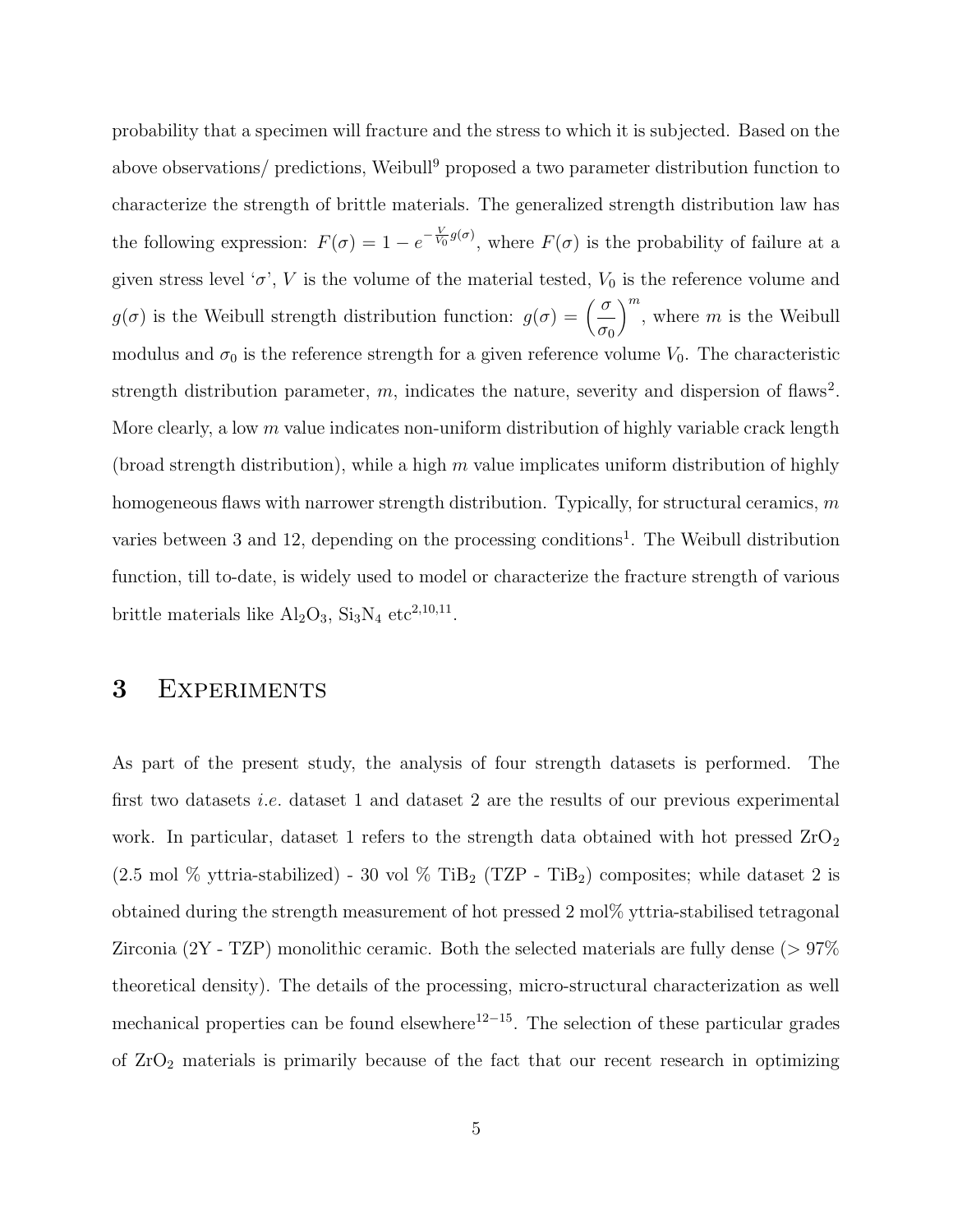the toughness of TZP-based materials revealed that both the selected 2Y-TZP monoliths and the TZP-TiB<sub>2</sub> composite exhibited best fracture toughness (2Y-TZP:  $10.2 \pm 0.4$  MPa  $m^{1/2}$ ; TZP-TiB<sub>2</sub>: 10.3  $\pm$  0.5 MPa  $m^{1/2}$ ) of all the developed materials<sup>13–15</sup>. Therefore, detailed tribiological characterization as well as strength measurement was carried out on these optimized materials<sup>14</sup>. The micro-structural characterization study using SEM and TEM revealed the homogeneous distribution of coarser TiB<sub>2</sub> particles (average size  $\sim 1 \mu$ m) in TZP matrix. The average ZrO<sub>2</sub> grain size in both monolith and composite is  $\sim 0.3$ -0.4  $\mu$ m. Because of the use of highly pure commercial starting powders, the presence of any grain boundary crystalline/amorphous phase neither in monolith nor in composite was detected using high resolution TEM study<sup>15</sup>.

The flexural strength of both  $ZrO_2$  monolith and composite at room temperature was measured using a 3-point bending test configuration. The test specimens with typical dimension of  $25.0 \times 5.4 \times 2.1$  mm, were machined out of the hot pressed disks. The span width was 20 mm with a cross head speed of 0.1 mm/min. At least 15 identical specimens were tested for each material grade. The fracture surface observations using SEM predominantly indicated intergranular fracture in both  $ZrO<sub>2</sub>$  monolith and composites. Also detailed microscopy study indicated similarity in fracture origin for both the selected materials i.e. the critical surface flaw, located on the tensile face of the bend specimen.

Among the four selected datasets, the other two datasets are taken from literature. While dataset 3 is obtained using sintered  $Si<sub>3</sub>N<sub>4</sub>$  materials<sup>16</sup>, the dataset 4 is reported to be recorded from the brittle glass of unknown composition<sup>17</sup>. It can be mentioned here that  $Si<sub>3</sub>N<sub>4</sub>$ -based materials have been widely researched in the ceramics community for their potential high temperature applications, like engine components etc. The details of the strength measurements and microstructural details of the selected  $Si<sub>3</sub>N<sub>4</sub>$  materials can be found elsewhere<sup>16</sup>. In reference [17], the 3-point flexural strength measurement is reported for an unknown glass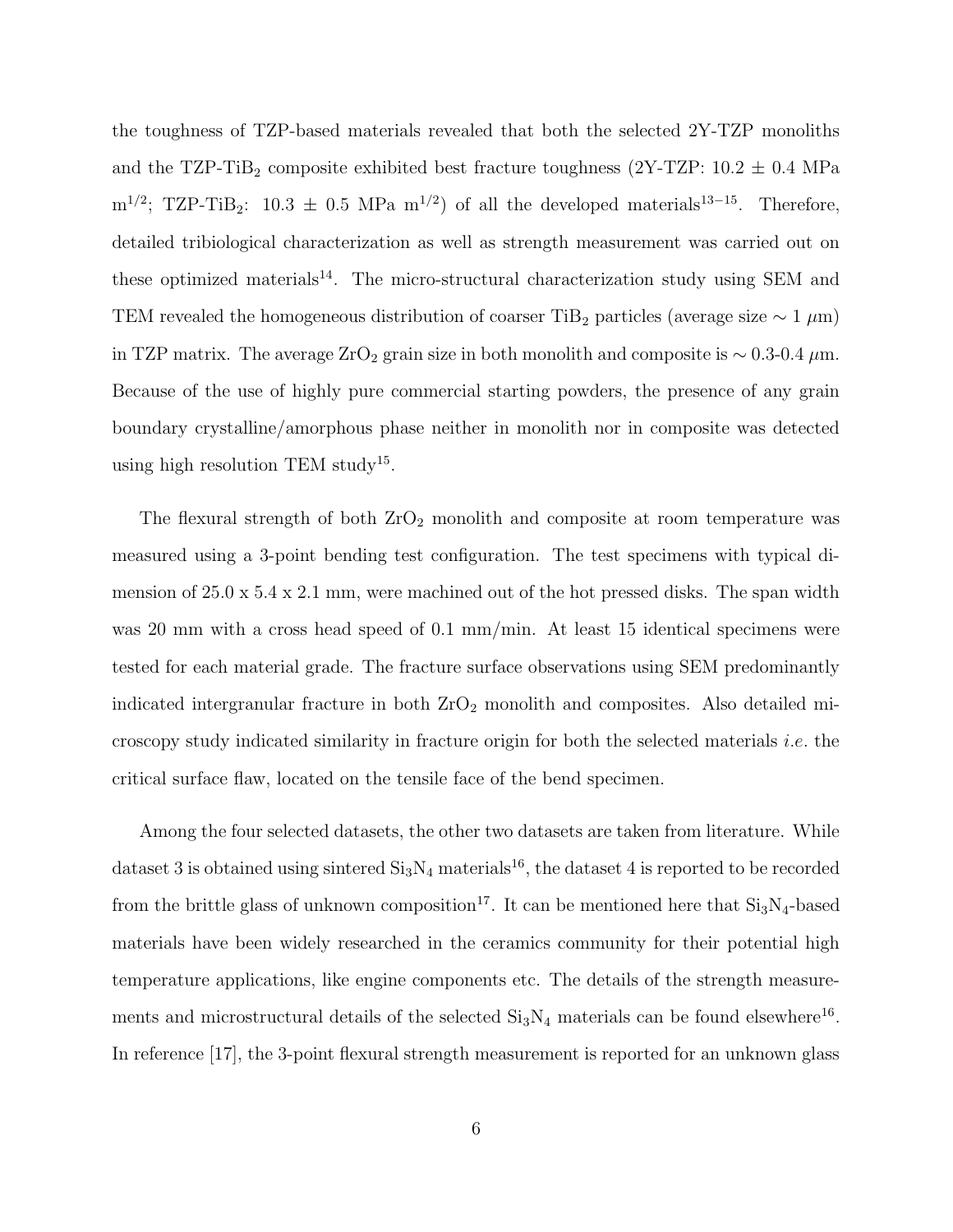compositions. Typical bend bar dimension of glass sample was  $3 \times 4 \times 40$  mm with span length of 30 mm. The crosshead velocity was 0.5 mm/min.

## 4 Different Competing Models

In this section we briefly describe different competing probabilistic models considered here and mention the estimation procedures of the unknown parameters from a given sample dataset  $\{x_1, \ldots, x_n\}.$ 

#### 4.1 WEIBULL DISTRIBUTION

The density function of the two-parameter Weibull distribution for  $\alpha > 0$  and  $\lambda > 0$  has the following form:

$$
f_{WE}(x; \alpha, \lambda) = \alpha \lambda^{\alpha} x^{\alpha - 1} e^{-(\lambda x)^{\alpha}}.
$$
\n(1)

Here  $\alpha$  and  $\lambda$  represent the shape and scale parameters respectively. Therefore, the maximum likelihood estimators of  $\alpha$  and  $\lambda$  can be obtained by maximizing the following log-likelihood function with respect to the unknown parameters;

$$
L_{WE}(\alpha, \lambda | x_1, \dots, x_n) = n \ln \alpha + (n\alpha) \ln \lambda + (\alpha - 1) \sum_{i=1}^n \ln x_i - \lambda^{\alpha} \sum_{i=1}^n x_i^{\alpha}.
$$
 (2)

Note that if  $(\hat{\alpha}, \hat{\lambda})$  maximize (2) then

$$
\hat{\lambda} = \left(\frac{n}{\sum_{i=1}^{n} x_i^{\hat{\alpha}}}\right)^{\frac{1}{\hat{\alpha}}},\tag{3}
$$

and  $\hat{\alpha}$  can be obtained by maximizing the profile log-likelihood of  $\alpha$  as given below;

$$
P_{WE}(\alpha) = n \ln \alpha - n \ln \left( \sum_{i=1}^{n} x_i^{\alpha} \right) + (\alpha - 1) \sum_{i=1}^{n} \ln x_i.
$$
 (4)

Since (4) is a unimodal function, the maximization of  $P_{WE}(\alpha)$  is not a difficult problem.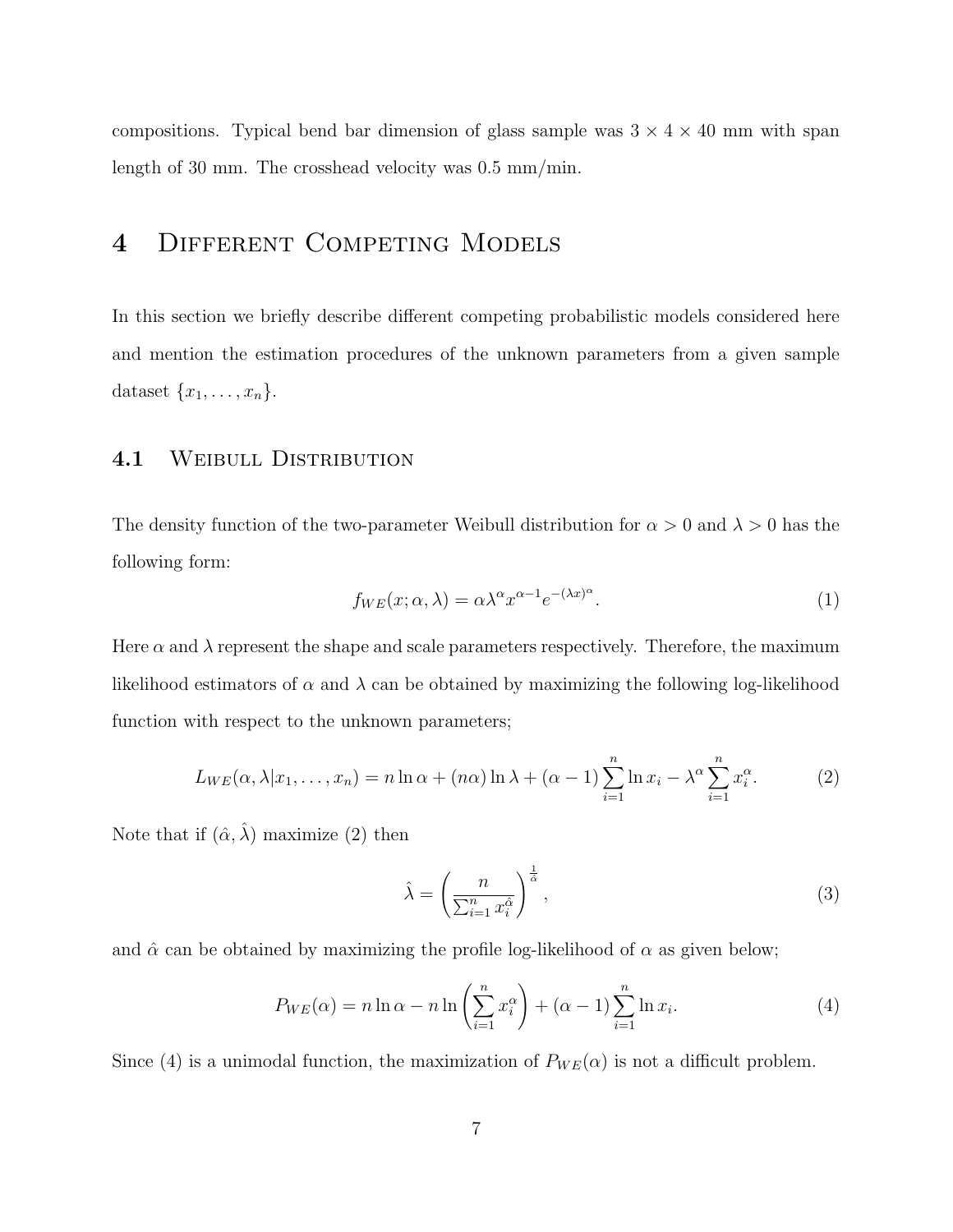#### 4.2 GAMMA DISTRIBUTION

The two-parameter gamma distribution for  $\alpha > 0$  and  $\lambda > 0$  has the following density function;

$$
f_{GA}(x; \alpha, \lambda) = \frac{\lambda^{\alpha}}{\Gamma(\alpha)} x^{\alpha - 1} e^{-\lambda x}.
$$
 (5)

Here also  $\alpha$ ,  $\lambda$  represent the shape and scale parameters respectively and  $\Gamma(\alpha)$  is the incomplete gamma function defined by

$$
\Gamma(\alpha) = \int_0^\infty x^{\alpha - 1} e^{-x} dx.
$$

The maximum likelihood estimators of  $\alpha$  and  $\lambda$  can be obtained by maximizing the loglikelihood function

$$
L_{GA}(\alpha, \lambda | x_1, \dots, x_n) = n\alpha \ln \lambda - n \ln(\Gamma(\lambda)) + (\alpha - 1) \sum_{i=1}^n \ln x_i - \lambda \sum_{i=1}^n x_i.
$$
 (6)

with respect to the unknown parameters. Therefore, if  $\hat{\alpha}$  and  $\hat{\lambda}$  are the maximum likelihood estimators of  $\alpha$  and  $\lambda$  respectively, then

$$
\hat{\lambda} = \frac{\hat{\alpha}}{\frac{1}{n} \sum_{i=1}^{n} x_i},\tag{7}
$$

moreover, the maximum likelihood estimator of  $\alpha$  can be obtained by maximizing

$$
P_{GA}(\alpha) = \alpha n (\ln \alpha - 1) - n \ln(\Gamma(\alpha)) + \alpha \sum_{i=1}^{n} \ln x_i.
$$
 (8)

#### 4.3 Log-Normal Distribution

The density function of the two-parameter log-normal distribution with scale parameter  $\lambda$ and shape parameter  $\alpha$  is as follows;

$$
f_{LN}(x; \alpha, \lambda) = \frac{1}{\sqrt{2\pi}x\alpha} e^{-[(\ln x - \ln \lambda)^2/2\alpha^2]}.
$$
 (9)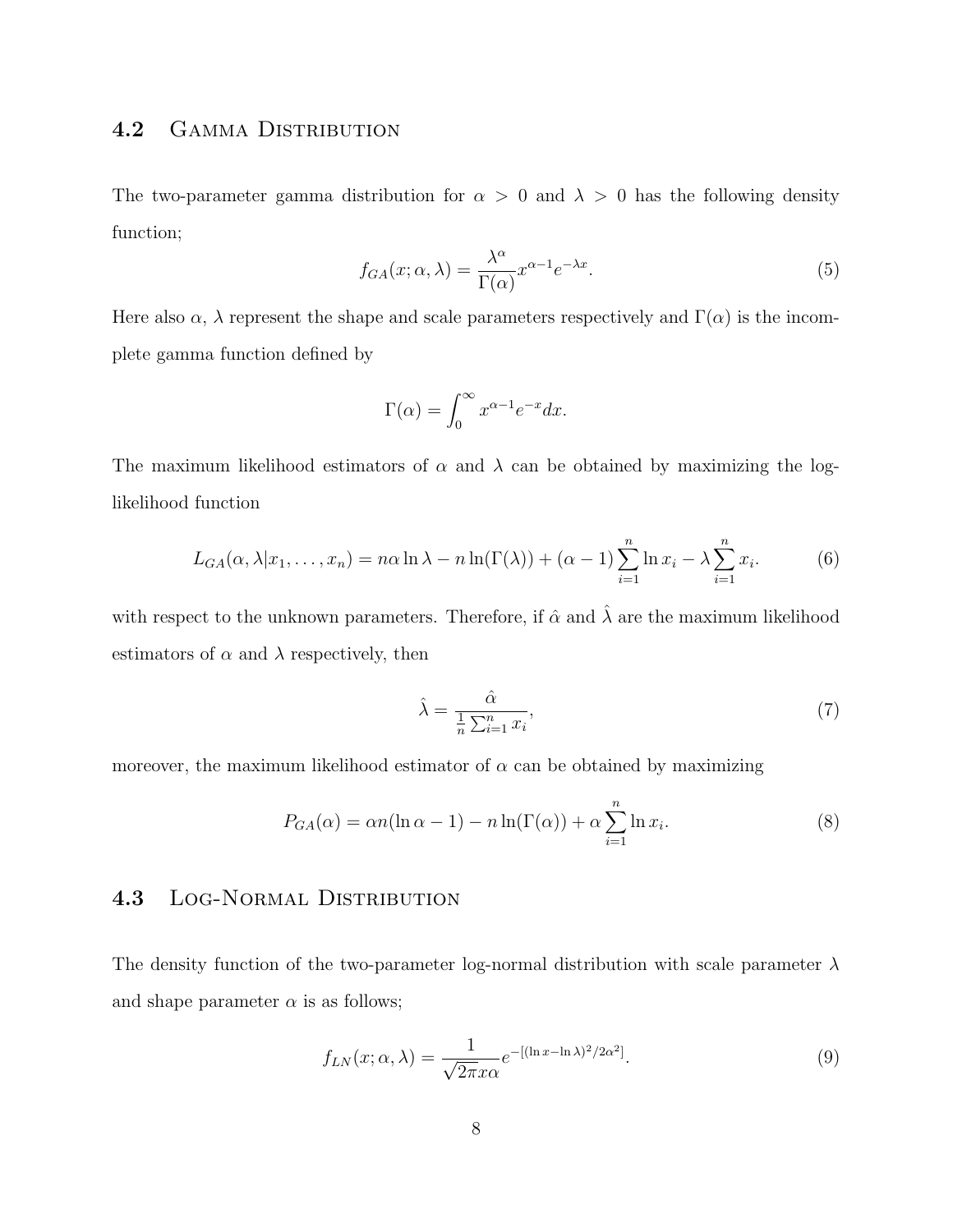The maximum likelihood estimators of the unknown parameters can be obtained by maximizing the log-likelihood function of the observed data

$$
L_{LN}(\alpha, \lambda | x_1, \dots, x_n) = -\sum_{i=1}^n \ln x_i - n \ln \alpha - \sum_{i=1}^n \frac{(\ln x - \ln \lambda)^2}{\alpha^2}.
$$
 (10)

Interestingly, unlike Weibull or gamma distributions, the maximum likelihood estimators of  $\alpha$  and  $\lambda$  can be obtained explicitly and they are as follows;

$$
\hat{\lambda} = \left(\prod_{i=1}^{n} x_i\right)^{\frac{1}{n}} \quad \text{and} \quad \hat{\alpha} = \left[\frac{1}{n} \sum_{i=1}^{n} (\ln x_i - \ln \hat{\lambda})^2\right]^{\frac{1}{2}}.
$$
\n(11)

#### 4.4 Generalized Exponential Distribution

The two-parameter generalized exponential distribution has the density function

$$
f_{GE}(x; \alpha, \lambda) = \alpha \lambda e^{-\lambda x} \left( 1 - e^{-\lambda x} \right)^{\alpha - 1}.
$$
 (12)

Here  $\alpha > 0$  and  $\lambda > 0$  are the shape and scale parameters respectively. Based on the observed data, the log-likelihood function can be written as

$$
L_{GE}(\alpha, \lambda | x_1, \dots, x_n) = n \ln \alpha + n \ln \lambda - \lambda \sum_{i=1}^n x_i + (\alpha - 1) \sum_{i=1}^n \ln(1 - e^{-\lambda x_i}). \tag{13}
$$

Therefore,  $\hat{\alpha}$ , the maximum likelihood estimator of  $\alpha$ , can be written as

$$
\hat{\alpha} = -\frac{n}{\sum_{i=1}^{n} \ln(1 - e^{-\lambda x_i})},\tag{14}
$$

and the maximum likelihood estimator of  $\lambda$  can be obtained by maximizing the following profile log-likelihood of  $\lambda$ ,

$$
P_{GE}(\lambda) = -n \ln \left( \sum_{i=1}^{n} \ln(1 - e^{-\lambda x_i}) \right) + n \ln \lambda - \lambda \sum_{i=1}^{n} x_i - \sum_{i=1}^{n} \ln(1 - e^{-\lambda x_i}). \tag{15}
$$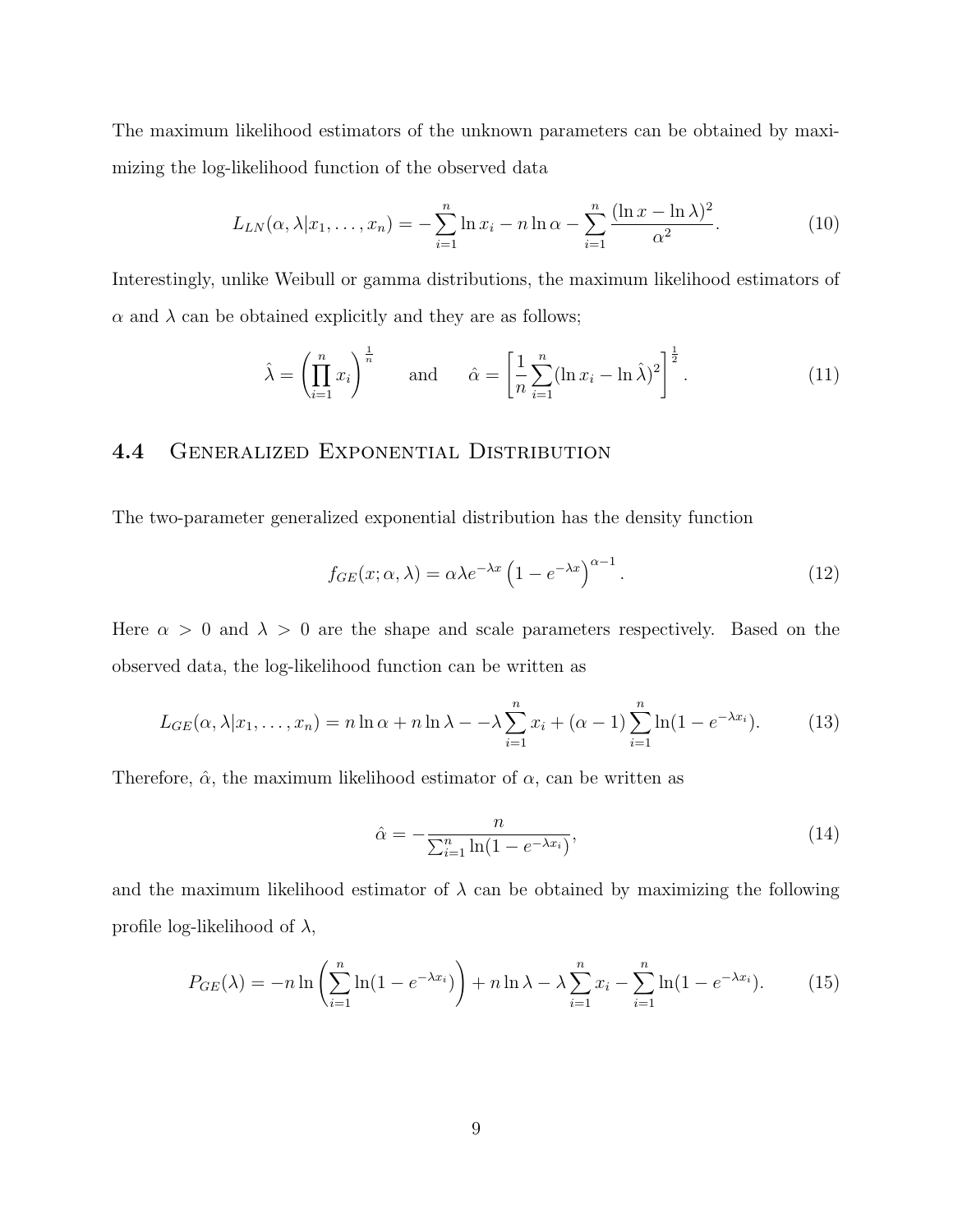## 5 DIFFERENT DISCRIMINATION PROCEDURES

In this section we describe different available methods for choosing the best fitted model to a given dataset. For notational simplicity it is assumed that we have only two different classes, but the method can be easily understood for arbitrary number of classes also. Suppose there are two families, say,  $\mathcal{F} = \{f(x; \theta) : \theta \in \mathcal{R}^p\}$  and  $\mathcal{G} = \{g(x; \gamma) : \gamma \in \mathcal{R}^q\}$ , the problem is to choose the correct family for a given dataset  $\{x_1, \ldots, x_n\}$ . The following methods can be used for model discrimination.

#### 5.1 MAXIMUM LIKELIHOOD CRITERION

Cox<sup>18</sup> proposes to choose the model which yields the largest likelihood function. Therefore, Cox's procedure can be described as follows. Let

$$
T(\hat{\theta}, \hat{\gamma}) = \sum_{i=1}^{n} \ln \left( \frac{f(x_i|\hat{\theta})}{g(x_i|\hat{\gamma})} \right),
$$
\n(16)

where  $\hat{\theta}$  and  $\hat{\gamma}$  are maximum likelihood estimators of  $\theta$  and  $\gamma$  respectively. Choose the family  $\mathcal F$  if  $T > 0$ , otherwise choose  $\mathcal G$ . The statistic T is sometimes called the Cox's statistic. It is also observed<sup>7</sup> that when properly normalized, the statistic  $\ln T$  should be asymptotically normally distributed. White<sup>19</sup> studied the regularity conditions needed for the asymptotic distribution to hold. Marshal et  $al^{20}$  use the likelihood ratio test and by extensive simulation study, they determine the probability of correct selection for different sample sizes. Recently<sup>21,22</sup>, different researchers exploit the asymptotic property of  $T$  and determine the minimum sample size which is required for discriminating between different competing models.

In terms of  $T$ , the above selection procedure is related to a procedure for testing the hypothesis that the sample came from  $\mathcal F$  versus that it came from  $\mathcal G$ . This testing problem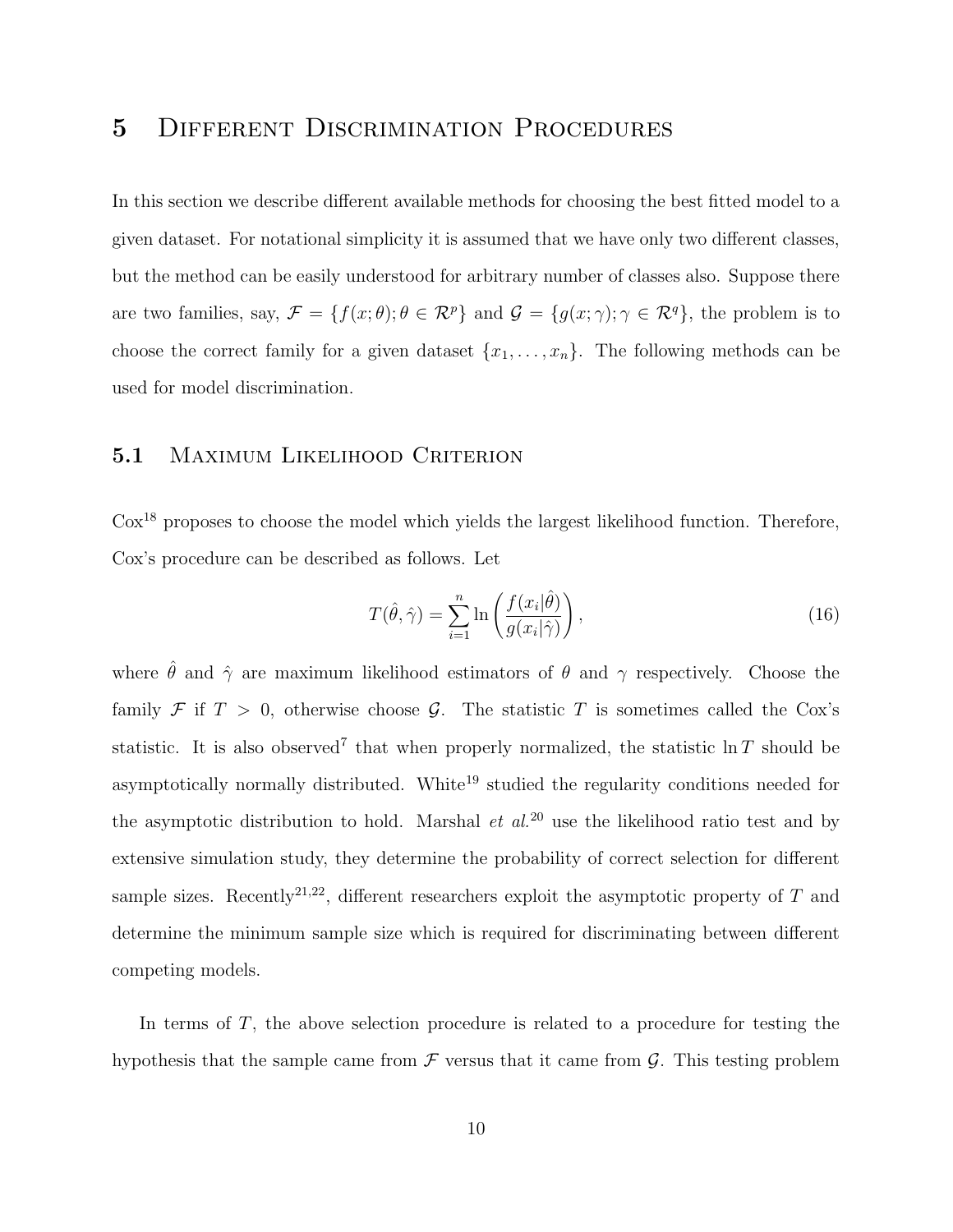treats the two families asymmetrically and so it is slightly different from the selection problem described above and it is not pursued here.

#### 5.2 Minimum Distance Criterion

Among competing models, it is natural to choose a particular model for a given sample, which has the distribution function *closest* to the empirical distribution function of the data according to some distance measure between the two distribution functions. Note that the empirical distribution function of the given data  $\{x_1, \ldots, x_n\}$  is given by

$$
F_n(x) = \frac{\text{Number of } x_i \le x}{n}.\tag{17}
$$

The distance between two distribution functions can be defined in several ways, but the most popular distance function between two distribution functions, say  $F$  and  $G$ , is known as the Kolmogorov distance and it can be described as follows;

$$
D(F,G) = \sup_{-\infty < x < \infty} |F(x) - G(x)|.\tag{18}
$$

To implement this procedure, a candidate from each parametric family that has the smallest Kolmogorov distance should be found and then the different best fitted distributions should be compared. Unfortunately, the first step of this procedure is difficult both from a theoretical and computational point of view. Practically, from each parametric family the best member is chosen by maximum likelihood estimators rather than minimizing Kolmogorov distance. Then the family is chosen that provides the best fit to the empirical distribution in the sense of Kolmogorov distance.

#### 5.3 MINIMUM CHI-SQUARE CRITERION

This is most probably the oldest method which is being used for goodness of fit or for model discrimination. The basic idea of the minimum chi-square criterion is very simple. First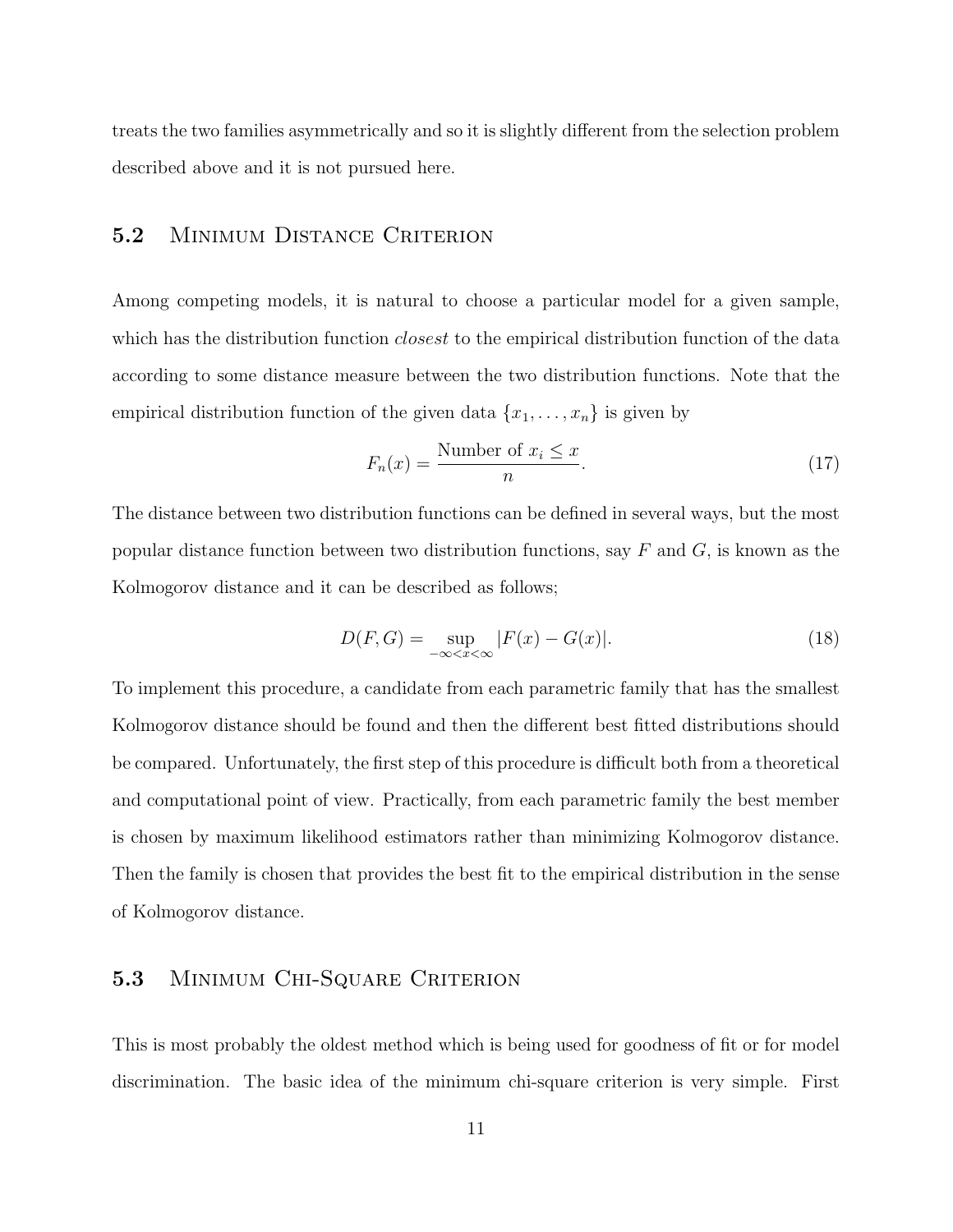divide the sample in k different groups and count the number of observations in each groups. If  $f(x, \tilde{\theta})$  and  $g(x, \tilde{\gamma})$  are the best fitted models from the families  $\mathcal{F}$ , and  $\mathcal{G}$  respectively, then compute the expected number of observations in each group based on  $f(x, \tilde{\theta})$  and  $g(x, \tilde{\gamma})$ . Suppose the observed frequencies in each group are  $n_1, \ldots, n_k$ , and the expected frequencies based on  $f(x, \tilde{\theta})$  and  $g(x, \tilde{\gamma})$  are  $f_1, \ldots, f_k$  and  $g_1, \ldots, g_k$  respectively, then the chi-square distance between  $\{x_1, \ldots, x_n\}$  and  $f(x, \tilde{\theta})$  is defined as

$$
\chi_{f,data}^2 = \sum_{i=1}^k \frac{(n_i - f_i)^2}{f_i}.
$$
\n(19)

Similarly, the chi-square distance between  $\{x_1, \ldots, x_n\}$  and  $g(x, \tilde{\gamma})$  is

$$
\chi_{g,data}^2 = \sum_{i=1}^k \frac{(n_i - g_i)^2}{g_i}.
$$
\n(20)

Now between the two families  $\mathcal F$  and  $\mathcal G$  choose family  $\mathcal F$  if  $\chi^2_{f,data} < \chi^2_{g,data}$  and choose family  $G$  otherwise. In this case also, like the previous one, from a given family the best model is chosen using the maximum likelihood estimators. Therefore,  $\tilde{\theta}$  and  $\tilde{\gamma}$  are chosen as  $\hat{\theta}$  and  $\hat{\gamma}$ respectively.

## 6 Experimental Results

For datasets 1, 2, 3 and 4, we have fitted different distributions and the estimated parameter values, chi-square values, Kolmogorov distances and the log-likelihood values are reported in Tables 5, 6, 7 and 8 respectively. For datasets 1 to 3, we have divided each data point by 100 and for dataset 4, we subtracted 45 and divided by 10. For each dataset the observed and expected values due to different fitted distributions are also reported in Tables 9, 10, 11 and 12 respectively. We also provide the empirical survival functions and the fitted survival functions for different distributions and for both the datasets in Figures 1, 2, 3 and 4 respectively.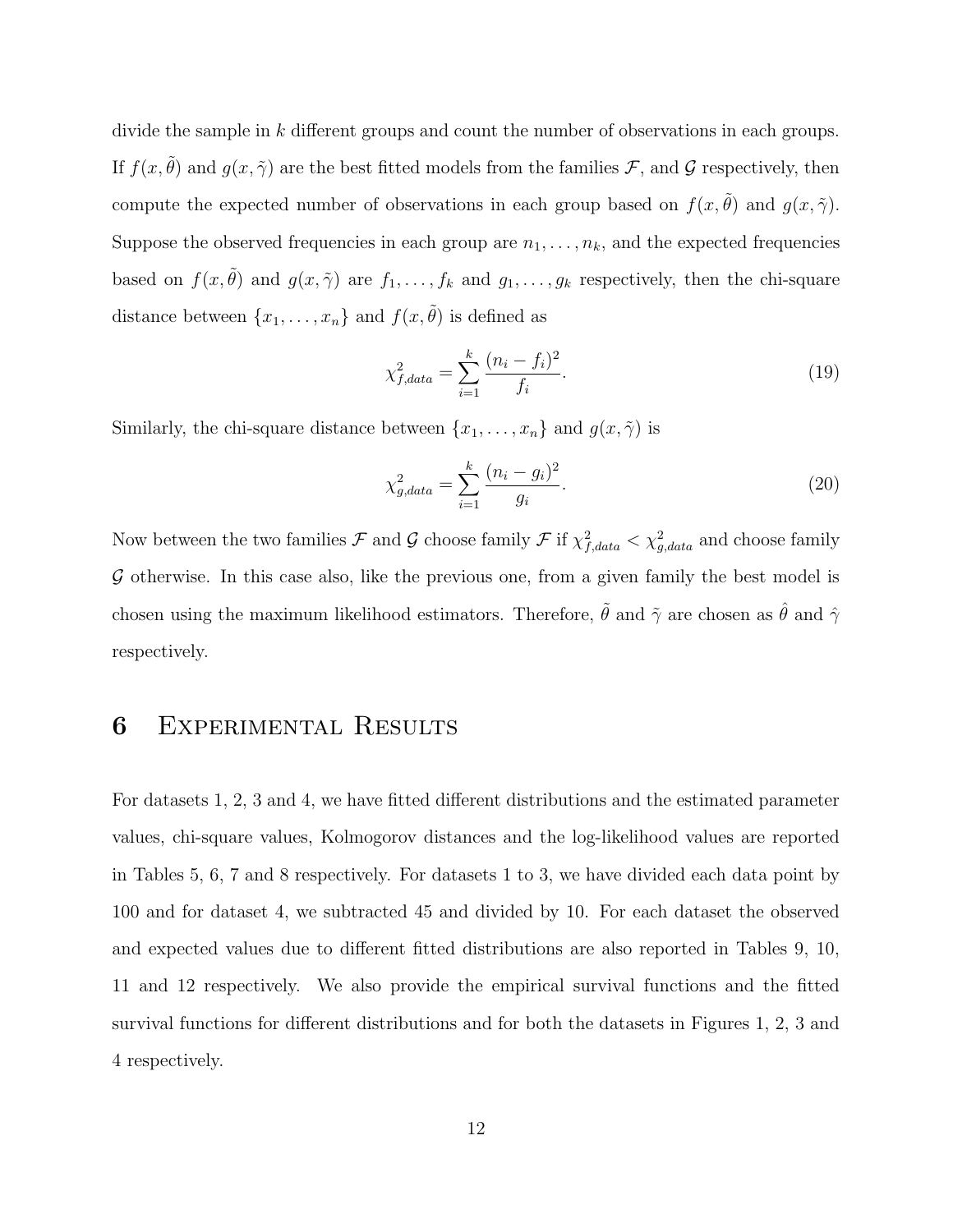From Table 5 (see also Figure 1), it is clear that for dataset 1, Weibull is the best fitted model based on the maximum Likelihood criterion or the minimum Kolmogorov distance criterion followed by normal distribution. However, the chi-square value is not the minimum for dataset 1. Since it is well known that the chi-square value may not be that reliable, we accept that for dataset 1, Weibull is the best fitted model among different models considered here. Similar phenomenon is observed for dataset 4. For this set also it is observed that Weibull is the best fitted model in terms of all the criteria (see Table 8 and Figure 4).

The picture is quite different for dataset 2 (see Table 6 and Figure 2) and dataset 3 (see Table 7 and Figure 3). Based on the log-likelihood values, Kolmogorov distance and also the chi-square values, Weibull is the worst fitted model. For dataset 2, apparently gamma and for dataset 3, log-normal are the best fitted models.

Another point that can be mentioned is that the fitted Weibull and normal distributions are closer to each other when compared to the fitted gamma, log-normal and generalized exponential distributions. Therefore, we can make two classes, one with Weibull and normal distributions and the other with gamma, log-normal and generalized exponential distributions. Suppose we take one representative distribution from each group, say Weibull and log-normal. Then based on the result<sup>21</sup>, it is possible to find the probability of correct selection in each case. In fact, the probability of correct selection for datasets 1, 2, 3 and 4 are approximately 78%, 82%, 77% and 85% respectively. Therefore, they are quite high.

For dataset 1, it can be noted that that shape parameter of the Weibull distribution is very high. It shows the symmetric nature of the data whereas dataset 2 is more skewed. Therefore, it is clear that if the strength data are distributed symmetrically around its mean, then Weibull distribution may provide a good fit. However, if it is not, then there may be several good competitors. In our opinion, normal distribution should not be used in fitting strength data, because it may take negative values with high probability.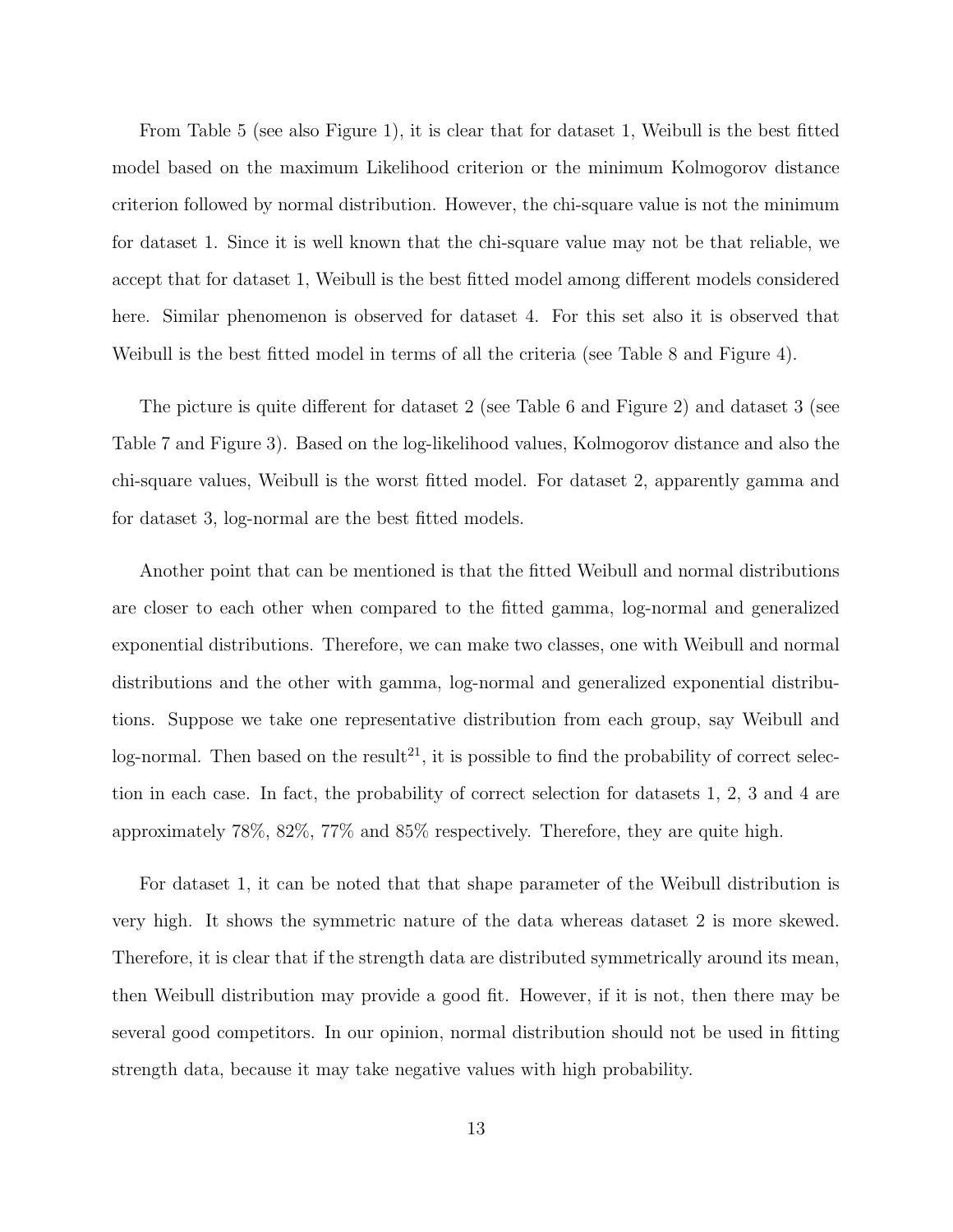In view of the presented statistical analysis as well as that of Lu  $et al.^7$ , it is important to revisit the basic theory of Weibull, which links the statistical probability of fracture to the probability of finding a critical crack size in the tested sample. Further investigation should focus on rationalizing/ justifying other strength distribution function from the perspective of the probabilistic theory of brittle fracture.

As a concluding note, the uncritical use of Weibull distribution must be avoided and therefore, the use of Weibull modulus as a strength reliability parameter can only be made after detailed analysis of strength data, as presented in this paper. Similar to the strength data, the grain size parameters, like mean grain size, grain size distribution width are equally important factors in determining critical material properties. In one of our earlier studies<sup>23</sup>, the use of several statistical distribution functions, like normal, log-normal, Gumbel (Extreme value of type I) was made to evaluate the appropriate distribution function for microstructural description of sintered ceramics, like  $ZrO_2$ . It was concluded from that study that Gumbel distribution describes much better (statistically) the grain size distribution. However, in many studies, the uncritical use of Gaussian or normal distribution were made to find out grain size distribution parameters for several metals/ ceramic materials. The above discussions evidently places the importance of detailed statistical analysis in evaluating the properties of materials *i.e.* in a larger scale, in the field of material science.

## 7 Conclusions

In the present work, we have considered several statistical distribution functions with an aim to critically analyze the strength data of brittle materials, like ceramics. Other than Weibull and normal, several two-parameter distributions, like Gamma, Log-normal and generalized exponential distributions were used. The experimentally measured strength data obtained with hot pressed dense ceramics, like monolithic  $ZrO_2$ ,  $ZrO_2$ -TiB<sub>2</sub> composites as well as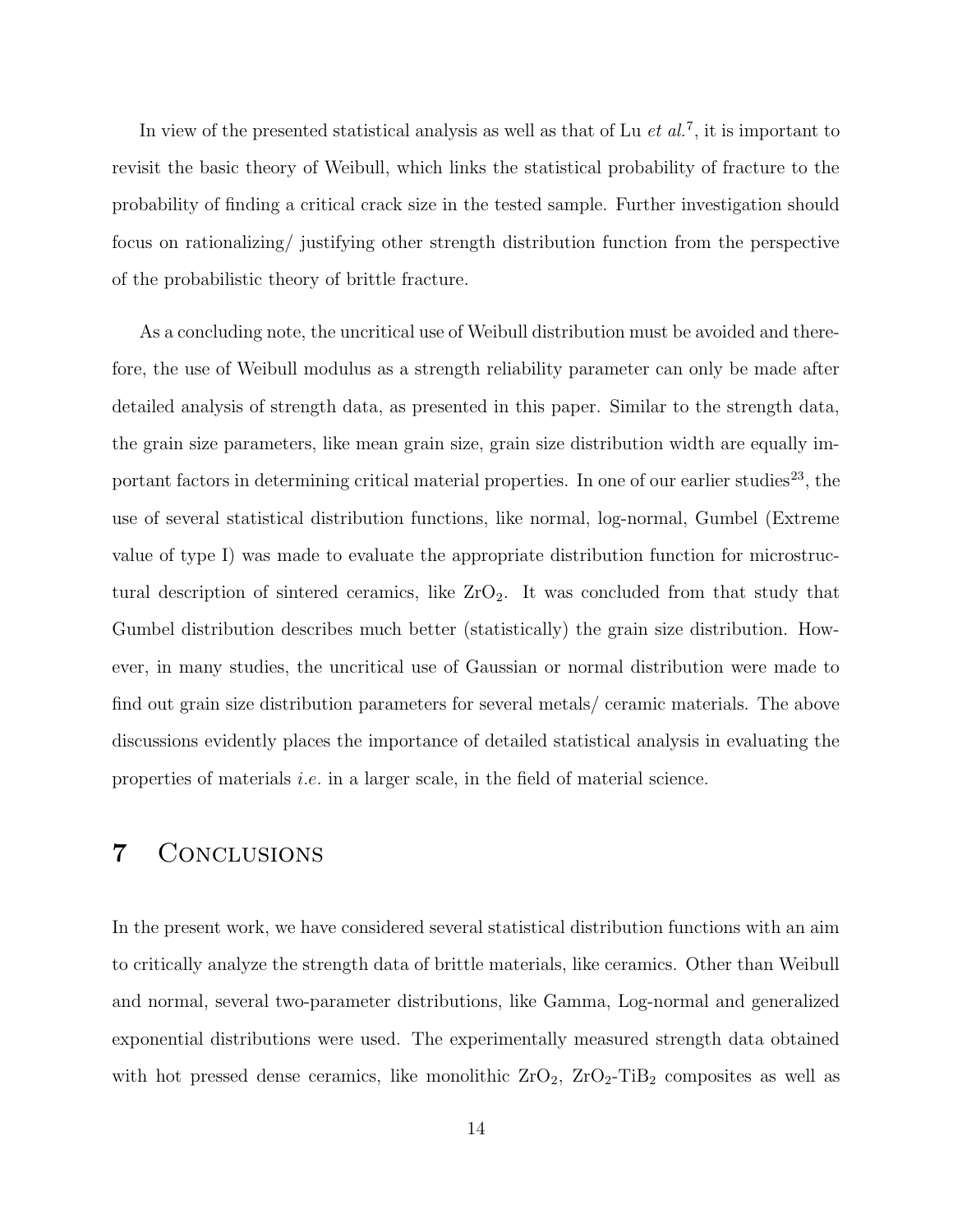literature strength data of  $Si<sub>3</sub>N<sub>4</sub>$  ceramic and glass were used to validate the statistical analysis. It is observed that the fitted Weibull and normal distributions behave quite similarly, whereas the fitted gamma, log-normal and generalized exponential distributions are of similar nature. Based on the limited set of strength data and using several statistical criteria, like minimum chi-square, minimum Kolmogorov distance and maximum log-likelihood value, the gamma or log-normal distribution function appears to be more appropriate statistical distribution function in some investigated cases. Another important result has been that the probability of correct selection for datasets 1, 2, 3 and 4 are approximately 78%, 82%, 77% and 85% respectively, which are quite high.

The implication of our study is important and that is the strength property of brittle ceramics should be characterized using various statistical criteria and different distribution functions, as adopted in the present work.

## Acknowledgment:

The authors would like to thank Mr. Damodar Tiwari for his constructive suggestions to prepare this manuscript.

## References

- [1] Chiang, Y.M., Birnie, D. and Kingery, W.D., Physical Ceramics: Principles for Ceramic Science and Engineering, John Wiley & Sons Inc., New York, 1997.
- [2] Davidge, R.W., Mechanical Behavior of Ceramics, Cambridge University Press, Cambridge, UK, 1979.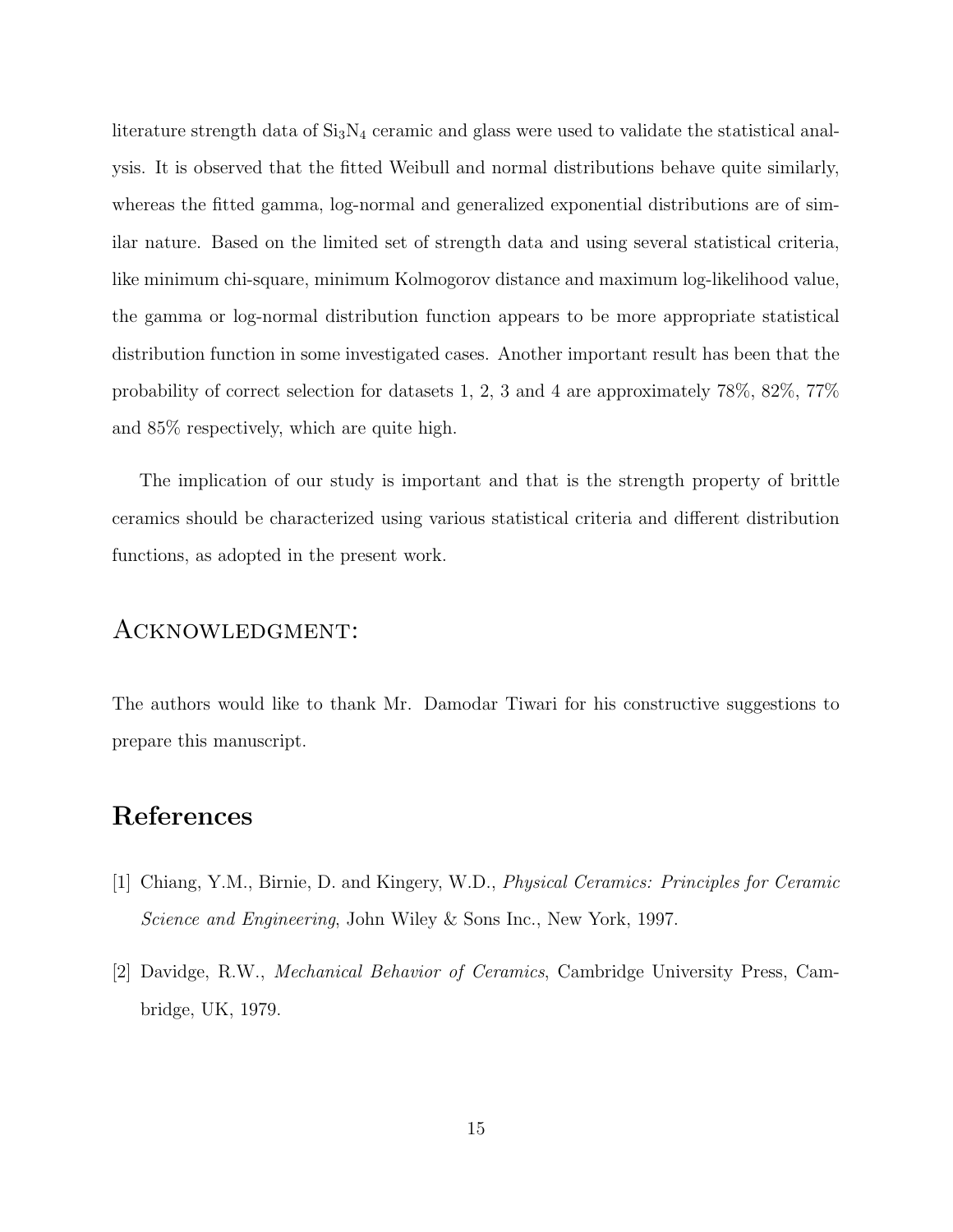- [3] Wachtman, J.B., Mechanical Properties of Ceramics, John Wiley & Sons, Inc., New York, 1996.
- [4] Lawn, B., Fracture of Brittle Solids, Second Edition, Cambridge University Press, Cambridge, UK, 1998.
- [5] Basu, B., "Toughening of Y-stabilized tetragonal zirconia ceramics", International Materials Reviews, 2005, 50 [4], 239-256.
- [6] Lange, F.F., "Powder processing science and technology for increased reliability", Journal of the American Ceramic Society, 1998, 72, 3 - 15.
- [7] Lu, C., Danzer, R. and Fishcer, D. , "Fracture statistics of brittle materials: Weibull or normal distribution", *Physical Review E*, 2002, 65, 067102.
- [8] Griffith, A., Philosophical Transactions of the Royal Society, 1920, A 221, 163.
- [9] Weibull, W., "A statistical Distribution Function of wide Applicability", Journal of the Applied Mechanics, 1951, 18, 293 - 305.
- [10] Bazant, Z.P., "Probability distribution of energetic-statistical size effect in quasibrittle fracture", Probabilistic Engineering Mechanics, 2004, 19, 307-391.
- [11] Danzer, R., Lube, T. and Supancic, P., "Monte Carlo simulations of strength distributions of brittle materials - type of distribution, specimen and sample size", Z. Metallkd, 2001, 92, 773-783.
- [12] Basu, B., Zirconia-Titanium Boride Composites for Tribiological Applications, Ph.D. thesis, Katholieke Universiteit Leuven, Belgium, 2001.
- [13] Basu, B., Vleugels, J. and Van Der Biest, O., "Toughness tailoring of yttria-doped zirconia ceramics", Material Science Engineering A, 2004, 380, 215-221.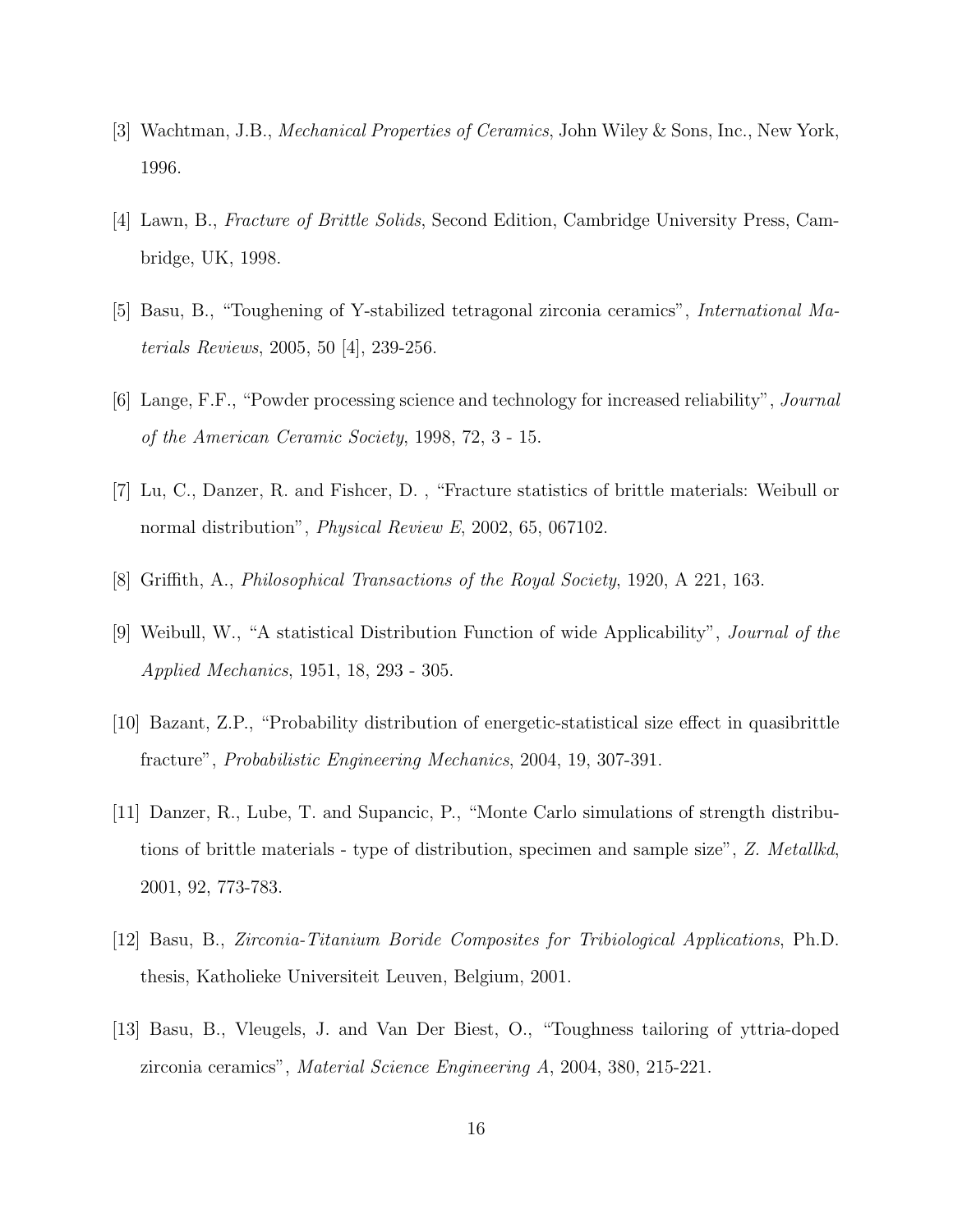- [14] Basu, B., Vleugels, J. and Van Der Biest, O., "Microstructure-Toughness-Wear relationship of tetragonal zirconia ceramics", Journal of the European Ceramic Society, 2004, 24 [7], 2031-2040.
- [15] Basu, B., Vleugels, J. and Van Der Biest, O., "Processing and Mechanical properties of ZrO2-TiB2 composites", Journal of the European Ceramic Society, 2005, (to appear).
- [16] Quinn, G.D. and Morrell, R., "Design data for engineering ceramics a review of the flexure test", Journal of the American Ceramics Society, 1991, 74, 2037 - 2066.
- [17] Lu, Y., Cheng, L., Zhang, L., Yan, D. and You, C., "Optimization of sample number for Weibull functions of brittle materials strength", Ceramics International, 2001, 27, 239 - 241.
- [18] Cox, D.R., "Further results on tests of separate families of hypothesis", Journal of the Royal Statistical Society, Ser. B, 1962, 24, 406 - 424.
- [19] Marshal, A.W., Meza, J.C. and Olkin, I., "Can data recognize its parent distribution?", Journal of Computational and Graphical Statistics, 2001, 10, 555 - 580.
- [20] Kundu, D. and Manglick, A., "Discriminating between the Weibull and Log-normal distributions", Naval Research Logistics, 2004, 51, 893 - 905.
- [21] Kundu, D., Gupta, R.D. and Manglick, A., "Discriminating Between the Log-Normal and the Generalized Exponential Distributions", Journal of the Statistical Planning and Inference, 2005, 127, 213 - 227.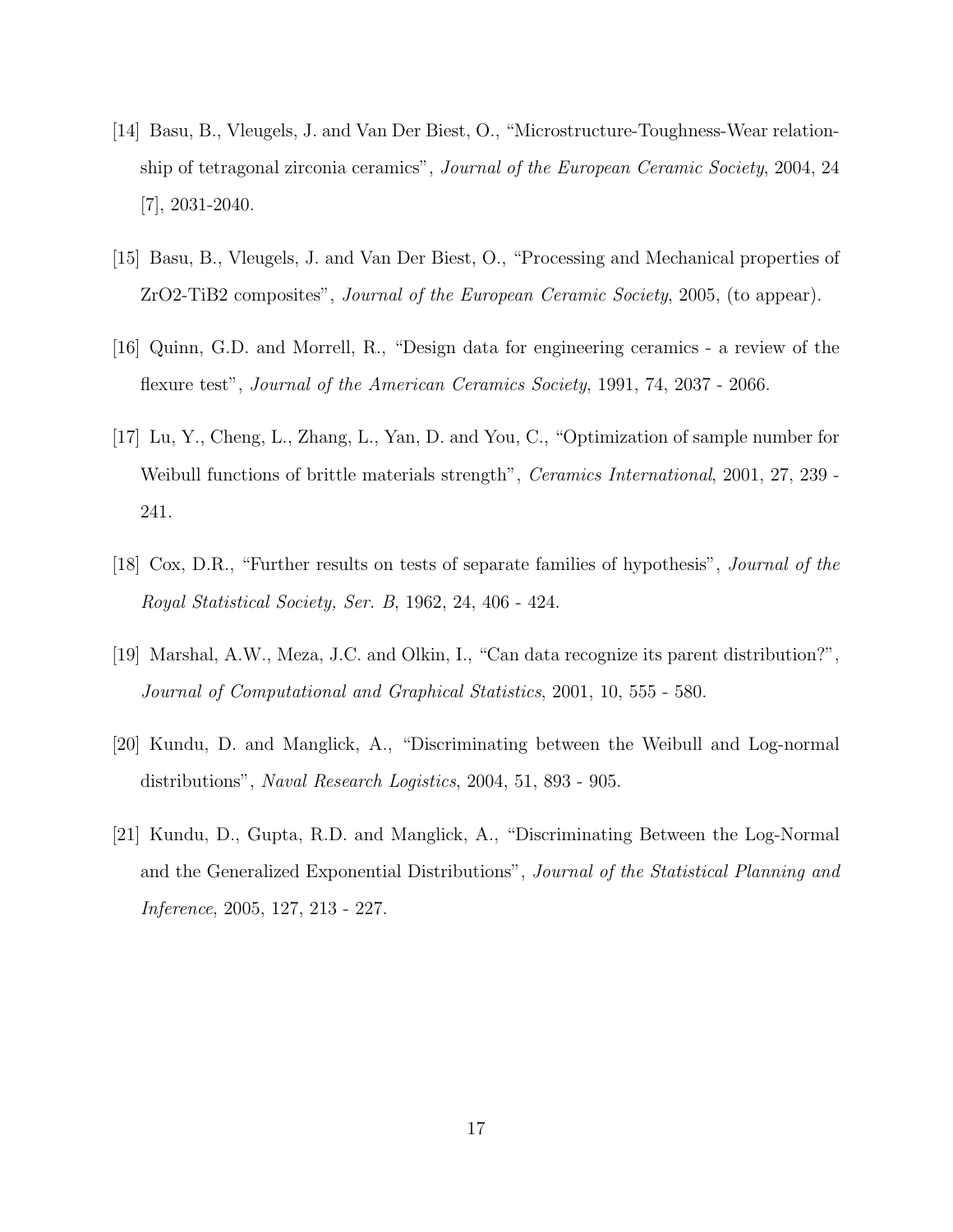[22] Dierickx, D., Basu, B., Vleugels, J. and Van Der Biest, O., "Statistical extreme value modelling of particle size distributions: experimental grain size distribution type estimation and parameterisation of sintered zirconia", Materials Characterisation, 2000, 45, 61-70.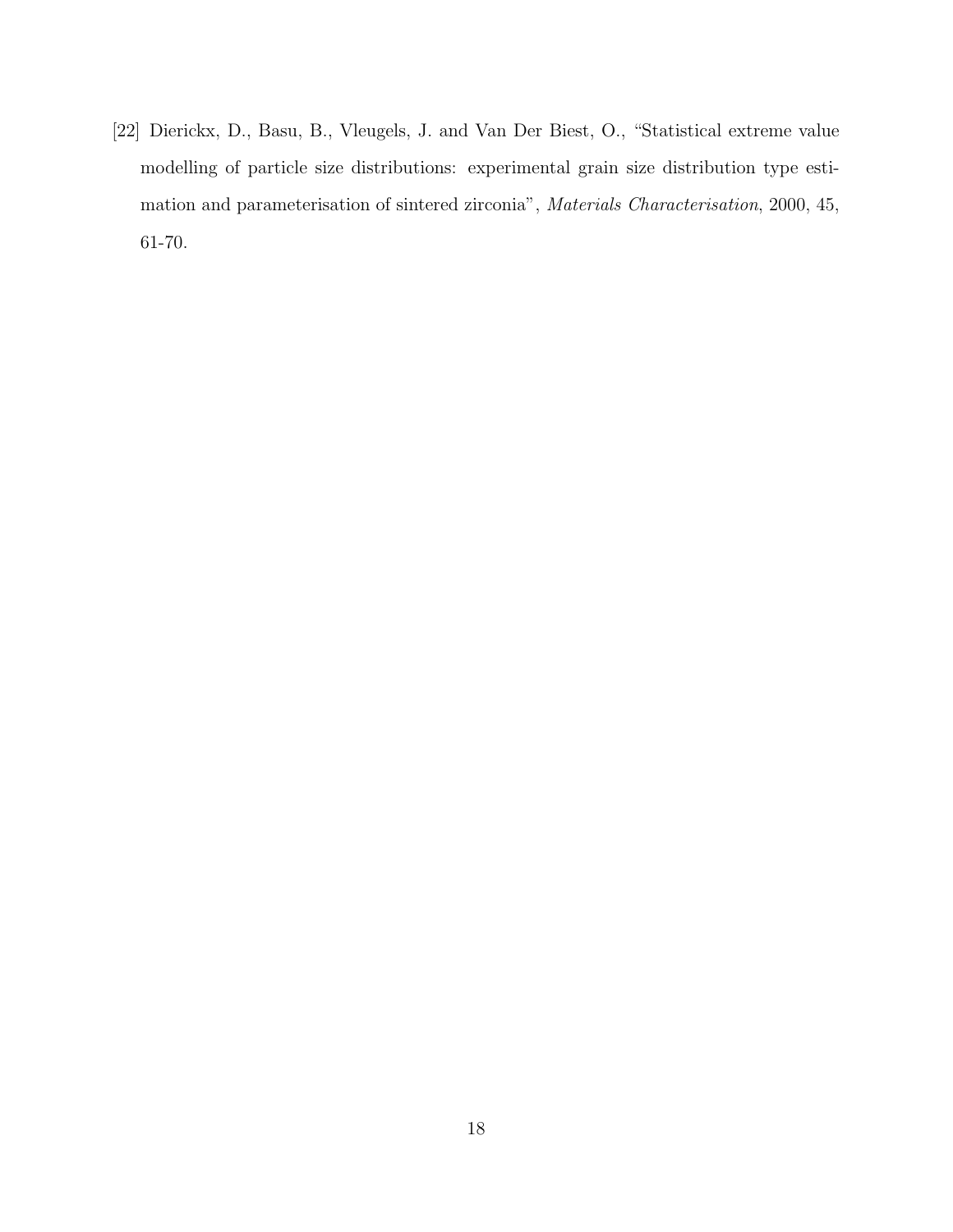| Sample No. |        |        |        |        |        |        |        |        |        |
|------------|--------|--------|--------|--------|--------|--------|--------|--------|--------|
| Value      | 495.1  | 628.7  | 1179.4 | 1121.2 | 1028.7 | 871.1  | 1077.0 | 1350.0 | 1320.5 |
| Sample No. | 10     |        | 12     | 13     | 14     | 15     | ۱6     |        | 18     |
| Value      | 1327.4 | 1070.6 | 1342.7 | 1177.6 | 1226.2 | 1160.5 | 1257.8 | 1214.4 | 1136.5 |
| Sample No. | 19     | 20     | 21     | 22     |        |        |        |        |        |
| Value      | 853.9  | 1084.4 | 1052.8 | 1116.3 |        |        |        |        |        |

Table 1: The experimentally measured flexural strength data (Dataset 1, in MPa units) as obtained with hot pressed  $ZrO_2$ -TiB<sub>2</sub> composites.

Table 2: The experimentally measured flexural strength data (Dataset 2, in MPa units) as

| Sample No. |        |        |        |         |         |         |        |        |       |
|------------|--------|--------|--------|---------|---------|---------|--------|--------|-------|
| Value      | 1269.8 | 1290.1 | 1372.3 | 1128.8  | 1243.6  | 1287.6  | 1288.1 | 1381.9 | 995.3 |
| Sample No. | 10     | 11     | 12     | 13      | 14      | 15      | 16     | 17     | 18    |
| Value      | 698.5  | 649.8  | 937.1  | 1381.9  | 1228.7  | 1362.5  | 893.5  | 690.3  | 545.0 |
| Sample No. | 19     | 20     | 21     | 22      | 23      | 24      | 25     | 26     | 27    |
| Value      | 691.0  | 810.4  | 539.3  | 785.9   | 682.0   | 676.0   | 419.2  | 450.0  | 423.6 |
| Sample No. | 28     | 29     | 30     | 31      | 32      | 33      |        |        |       |
| Value      | 488.4  | 353.7  | 619.6  | 631.419 | 648.203 | 527.212 |        |        |       |

recorded with hot pressed  $ZrO<sub>2</sub>$  ceramic.

Table 3: The strength data (Dataset 3, in MPa units) of  $\mathrm{Si}_3\mathrm{N}_4$  ceramic, taken from Ref. 16.

| Sample No. |        |            |        |        |        |           |       |        |        |
|------------|--------|------------|--------|--------|--------|-----------|-------|--------|--------|
| Value      | 373.32 | .76<br>421 | 421.87 | 450.97 | 464.01 | 511<br>14 | 517.5 | 512.99 | 556.07 |
| Sample No. |        |            |        |        |        |           |       |        |        |
| Value      | 560    | 571        | 722.13 | 796.52 | 800.84 | 820.66    | 833.4 | 839.03 | 885.85 |

Table 4: The strength data (Dataset 4, in MPa units) of glass, taken from Ref. 17.

| Sample No. |      | 2    | 3    | 4    | $\ddot{c}$ | b    |      |          | 9    | 10   |
|------------|------|------|------|------|------------|------|------|----------|------|------|
| Value      | 47.7 | 50.2 | 52.4 | 52.5 | 52.9       | 53.8 | 53.9 | 54.6     | 54.7 | 54.9 |
| Sample No. | 11   | 12   | 13   | 14   | 15         | 16   | 17   | 18       | 19   | 20   |
| Value      | 55.3 | 55.5 | 56.4 | 57.5 | 59.0       | 60.0 | 61   | 61<br>.4 | 62.4 | 62.7 |
| Sample No. | 21   | 22   | 23   | 24   | 25         | 26   | 27   | 28       | 29   | 30   |
| Value      | 63.2 | 63.5 | 64.2 | 65.4 | 65.4       | 65.6 | 66.3 | 66.6     | 66.6 | 66.8 |
| Sample No. | 31   | 32   | 33   | 34   | 35         | 36   | 37   | 38       | 39   | 40   |
| Value      | 67.2 | 67.5 | 67.6 | 68.0 | 68.4       | 69.6 | 70.4 | 70.7     | 72.6 | 74.4 |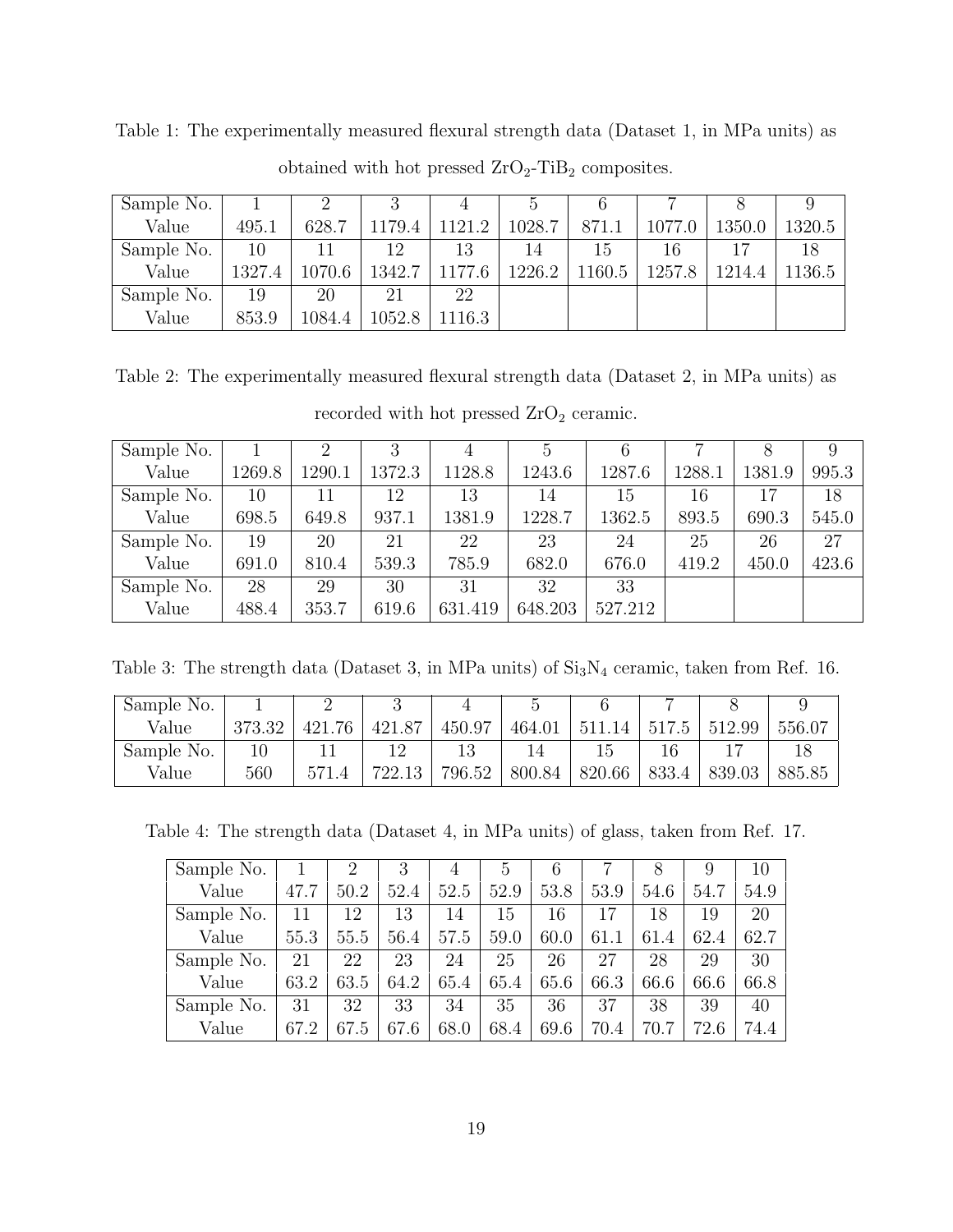| Distribution | <b>Shape</b> | Scale      | Chi-square | Kolmogorov     | Log-likelihood |
|--------------|--------------|------------|------------|----------------|----------------|
|              |              |            |            |                |                |
| Weibull      | 7.1033       | 0.0851     | 5.905      | 0.1433(0.7568) | $-45.8863$     |
| Gamma        | 14.9999      | 1.3698     | 4.507      | 0.2573(0.0905) | $-50.8466$     |
| Log-normal   | 0.2395       | 0.0936     | 7.642      | 0.2555(0.1132) | $-51.8826$     |
| Gen. Exp.    | 38.0767      | 0.3758     | 7.062      | 0.2648(0.0914) | $-53.4365$     |
| Normal       | 10.9513      | 0.4683     | 4.479      | 0.1960(0.3667) | $-47.9054$     |
|              | (mean)       | (variance) |            |                |                |

Table 5: Estimated parameters, K-S distances, log-likelihood values and the fitted chi-square values for different distribution functions of Dataset 1.

Table 6: Estimated parameters, K-S distances, log-likelihood values and the fitted chi-square values for different distribution functions of Dataset 2.

| Distribution | <b>Shape</b> | Scale     | Chi-square | Kolmogorov     | Log-likelihood |
|--------------|--------------|-----------|------------|----------------|----------------|
|              |              |           |            |                |                |
| Weibull      | 2.8045       | 0.1030    | 5.007      | 0.1873(0.1971) | $-85.9770$     |
| Gamma        | 6.3305       | 0.7358    | 2.223      | 0.1634(0.3137) | $-85.5922$     |
| Log-normal   | 0.4087       | 0.1260    | 1.040      | 0.1608(0.3607) | $-85.6416$     |
| Gen. Exp.    | 10.2548      | 0.3432    | 1.188      | 0.1617(0.3538) | $-85.6909$     |
| Normal       | 8.6032       | 0.2956    | 6.528      | 0.1989(0.1467) | $-85.6209$     |
|              | (mean)       | variance) |            |                |                |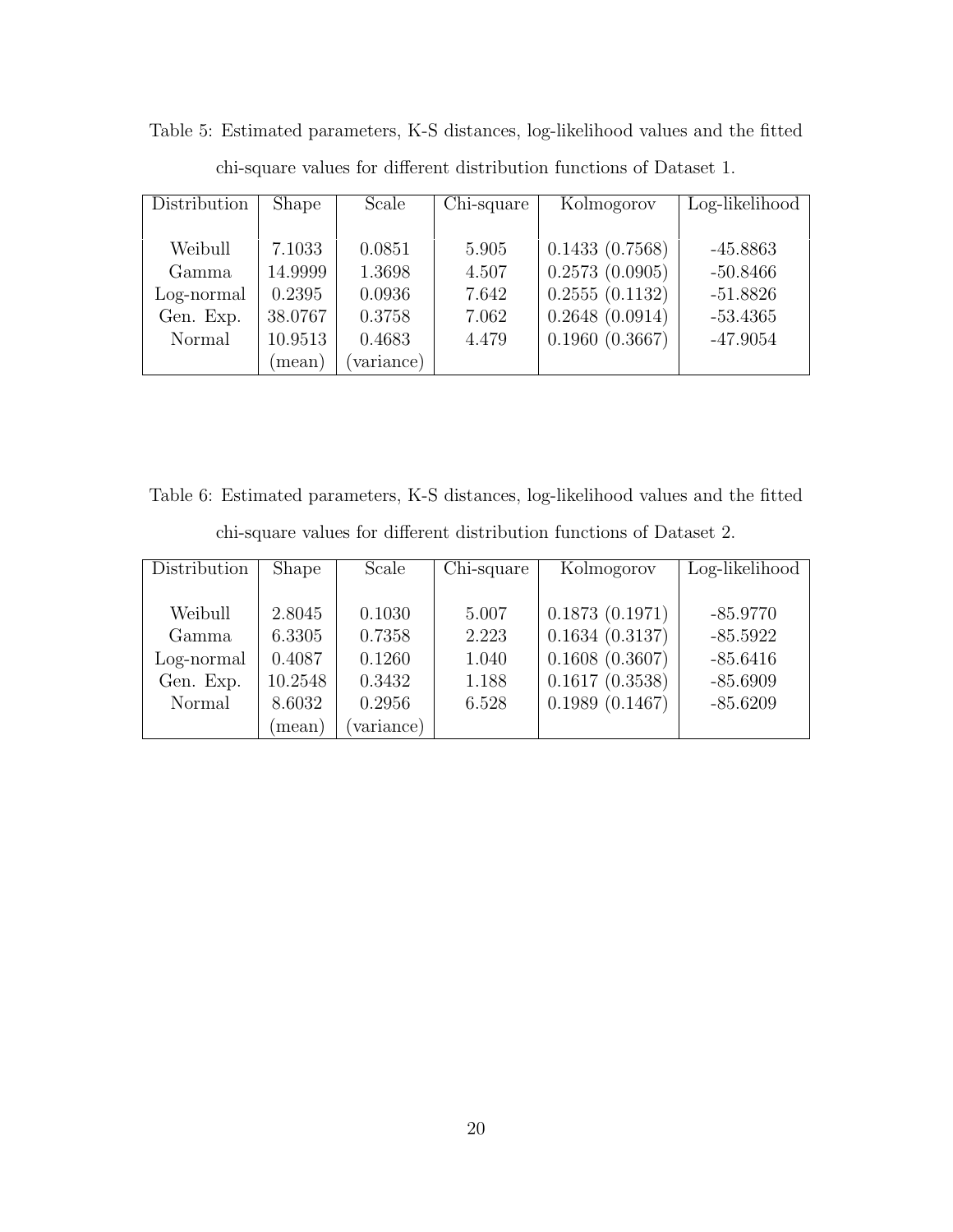| Distribution | <b>Shape</b> | Scale      | Chi-square | Kolmogorov     | Log-likelihood |
|--------------|--------------|------------|------------|----------------|----------------|
|              |              |            |            |                |                |
| Weibull      | 4.0414       | 0.1472     | 6.0954     | 0.2195(0.3509) | $-34.9123$     |
| Gamma        | 13.3289      | 2.1696     | 3.8959     | 0.1933(0.4676) | $-34.4537$     |
| Log-normal   | 0.1691       | 0.2760     | 3.2291     | 0.1929(0.5145) | $-34.3606$     |
| Gen. Exp.    | 45.0044      | 0.7167     | 2.7140     | 0.1944(0.5041) | $-34.3361$     |
| Normal       | 6.1441       | 0.5916     | 5.6046     | 0.2115(0.3962) | $-34.9905$     |
|              | (mean)       | (variance) |            |                |                |

Table 7: Estimated parameters, K-S distances, log-likelihood values and the fitted chi-square values for different distribution functions of Dataset 3.

Table 8: Estimated parameters, K-S distances, log-likelihood values and the fitted chi-square values for different distribution functions of Dataset 4.

| Distribution | Shape  | Scale     | Chi-square | Kolmogorov     | Log-likelihood |
|--------------|--------|-----------|------------|----------------|----------------|
|              |        |           |            |                |                |
| Weibull      | 2.7520 | 0.5318    | 3.9230     | 0.1389(0.4234) | $-40.6037$     |
| Gamma        | 4.7699 | 2.8517    | 6.6101     | 0.1508(0.3008) | $-43.1471$     |
| Log-normal   | 0.4056 | 0.5118    | 10.3127    | 0.1640(0.2324) | $-46.1947$     |
| Gen. Exp.    | 5.4811 | 1.3925    | 8.7322     | 0.1511(0.3200) | $-44.5283$     |
| Normal       | 1.6723 | 0.4537    | 4.1914     | 0.1324(0.4842) | $-40.9528$     |
|              | mean)  | variance) |            |                |                |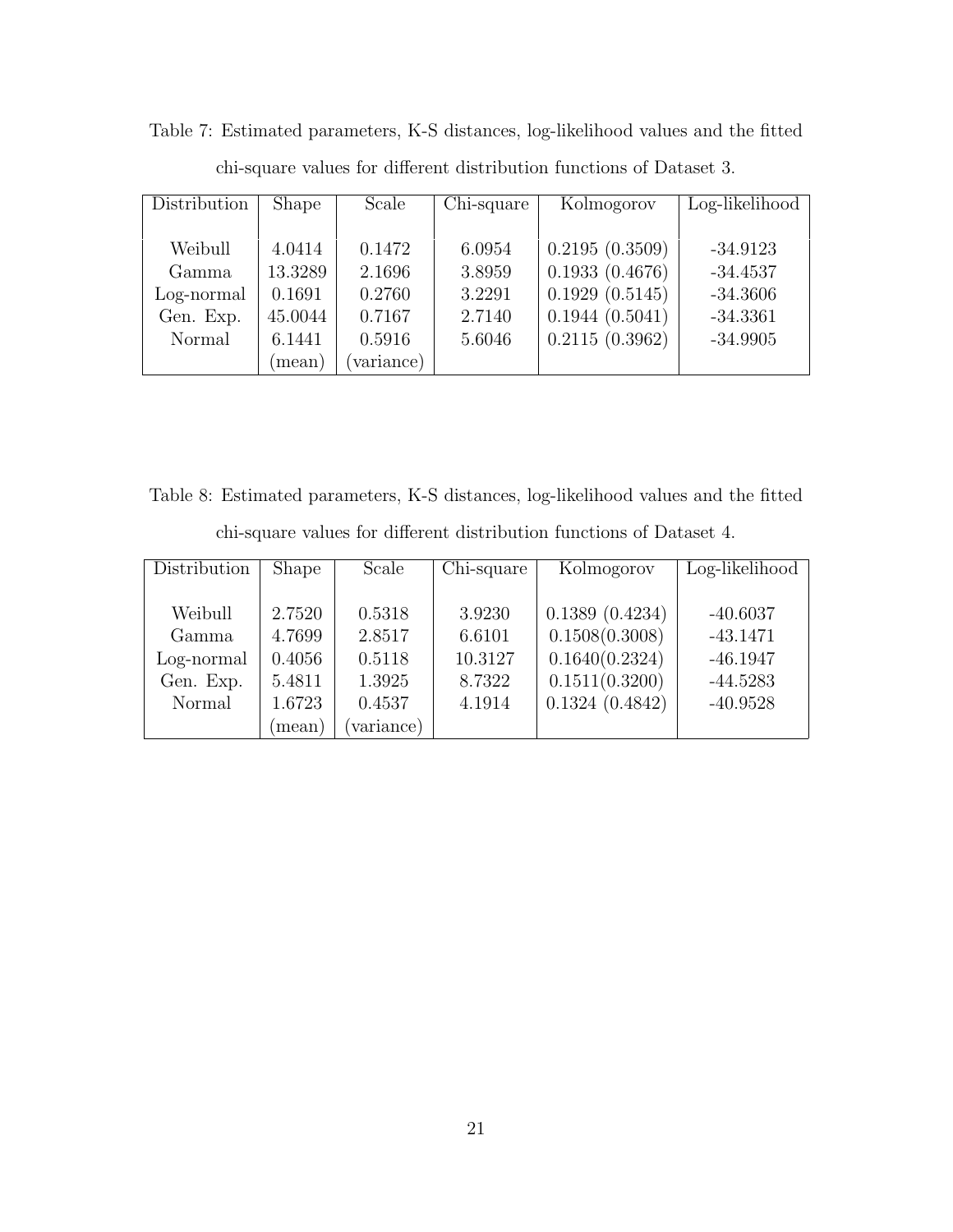| Interval  | Observation |      | Weibull   Gamma | Log-normal Gen. Exp. |      | Normal |
|-----------|-------------|------|-----------------|----------------------|------|--------|
|           |             |      |                 |                      |      |        |
| < 6       |             | 0.18 | 0.47            | 0.18                 | 0.32 | 0.22   |
| $6-9$     | 3           | 5.04 | 5.22            | 2.89                 | 5.58 | 3.74   |
| $9 - 11$  | 5           | 6.85 | 6.22            | 7.16                 | 5.99 | 7.23   |
| $11 - 13$ | 9           | 5.39 | 5.23            | 8.94                 | 4.58 | 7.09   |
| >13       |             | 4.54 | 4.86            | 2.83                 | 5.52 | 3.71   |

Table 9: Actual and expected number of observation at different intervals for different distribution functions of Dataset 1.

Table 10: Actual and expected number of observation at different intervals for different

| Interval | Observation | Weibull | Gamma | Log-normal | Gen. Exp. | Normal |
|----------|-------------|---------|-------|------------|-----------|--------|
|          |             |         |       |            |           |        |
| $\leq 4$ |             | 2.63    | 1.92  | 1.55       | 1.65      | 2.86   |
| $4-6$    |             | 4.90    | 5.87  | 6.61       | 6.49      | 4.42   |
| $6 - 8$  | 10          | 7.00    | 8.09  | 8.61       | 8.57      | 6.88   |
| $8 - 13$ | 11          | 15.03   | 13.59 | 12.49      | 12.59     | 15.64  |
| >13      |             | 3.42    | 3.53  | 3.74       | 3.70      | 3.20   |

distribution functions of Dataset 2.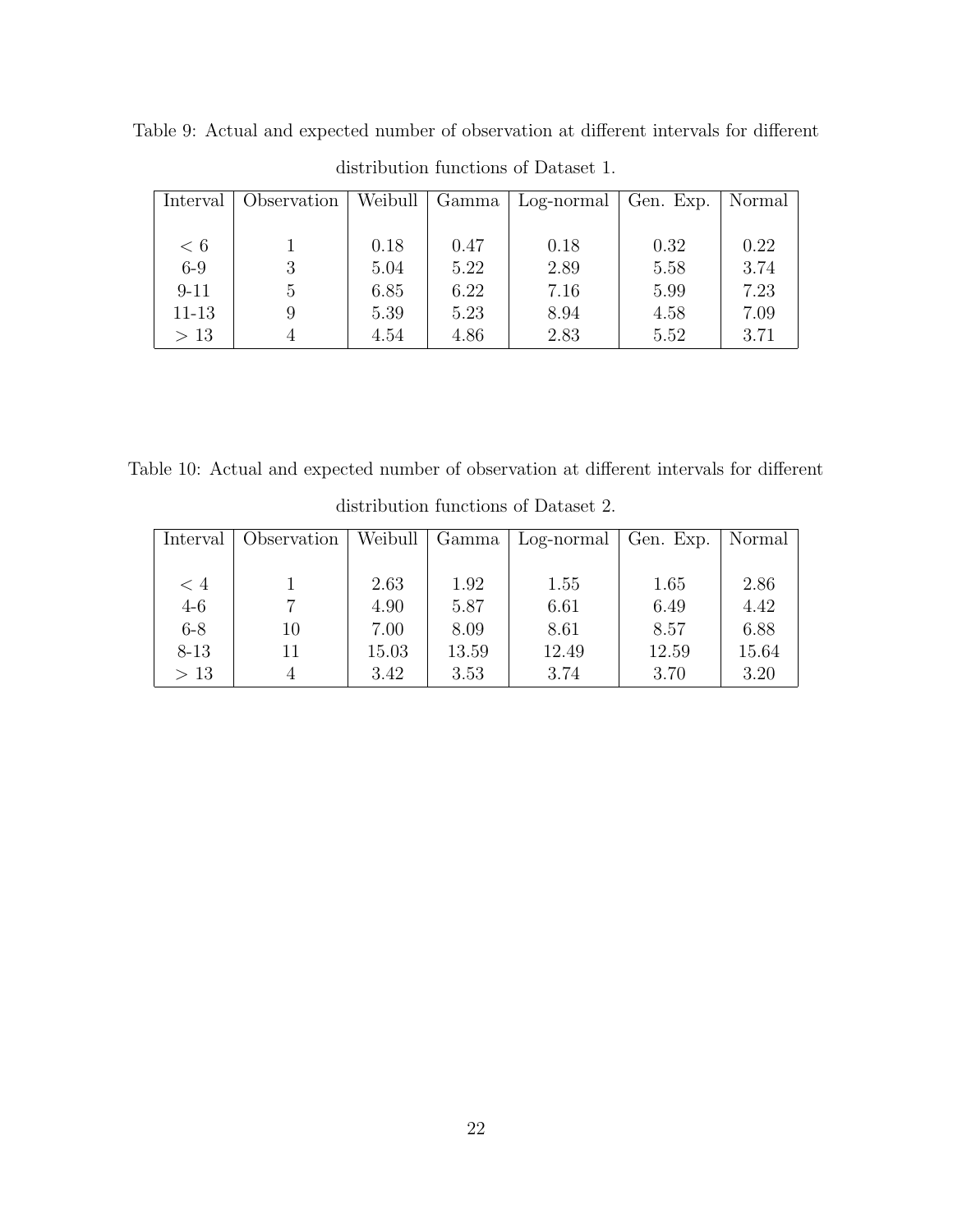| Interval | Observation |      | Weibull   Gamma | Log-normal Gen. Exp. |      | Normal |
|----------|-------------|------|-----------------|----------------------|------|--------|
|          |             |      |                 |                      |      |        |
| < 400    |             | 1.99 | 1.54            | 1.41                 | 1.29 | 1.81   |
| 401-600  | 10          | 6.18 | 7.50            | 7.96                 | 8.44 | 6.55   |
| 601-800  |             | 7.23 | 6.51            | 6.16                 | 5.82 | 7.16   |
| > 801    |             | 2.60 | 2.45            | 2.46                 | 2.44 | 2.45   |

Table 11: Actual and expected number of observation at different intervals for different distribution functions of Dataset 3.

Table 12: Actual and expected number of observation at different intervals for different distribution functions of Dataset 4.

| Interval      | Observation                 | Weibull | Gamma | Log-normal | Gen. Exp. | Normal |
|---------------|-----------------------------|---------|-------|------------|-----------|--------|
|               |                             |         |       |            |           |        |
| < 0.75        | 3                           | 3.06    | 3.32  | 3.51       | 3.17      | 3.42   |
| $0.75 - 1.25$ | 10                          | 8.03    | 9.73  | 10.92      | 10.19     | 7.20   |
| $1.25 - 1.75$ | 6                           | 11.29   | 10.93 | 10.30      | 10.32     | 11.22  |
| $1.75 - 2.25$ | 12                          | 9.84    | 7.89  | 6.70       | 7.11      | 10.34  |
| $2.25 - 2.75$ | 9                           | 5.45    | 4.54  | 3.84       | 4.13      | 5.63   |
| > 2.75        | $\mathcal{D}_{\mathcal{L}}$ | 2.32    | 3.67  | 4.73       | 4.53      | 2.19   |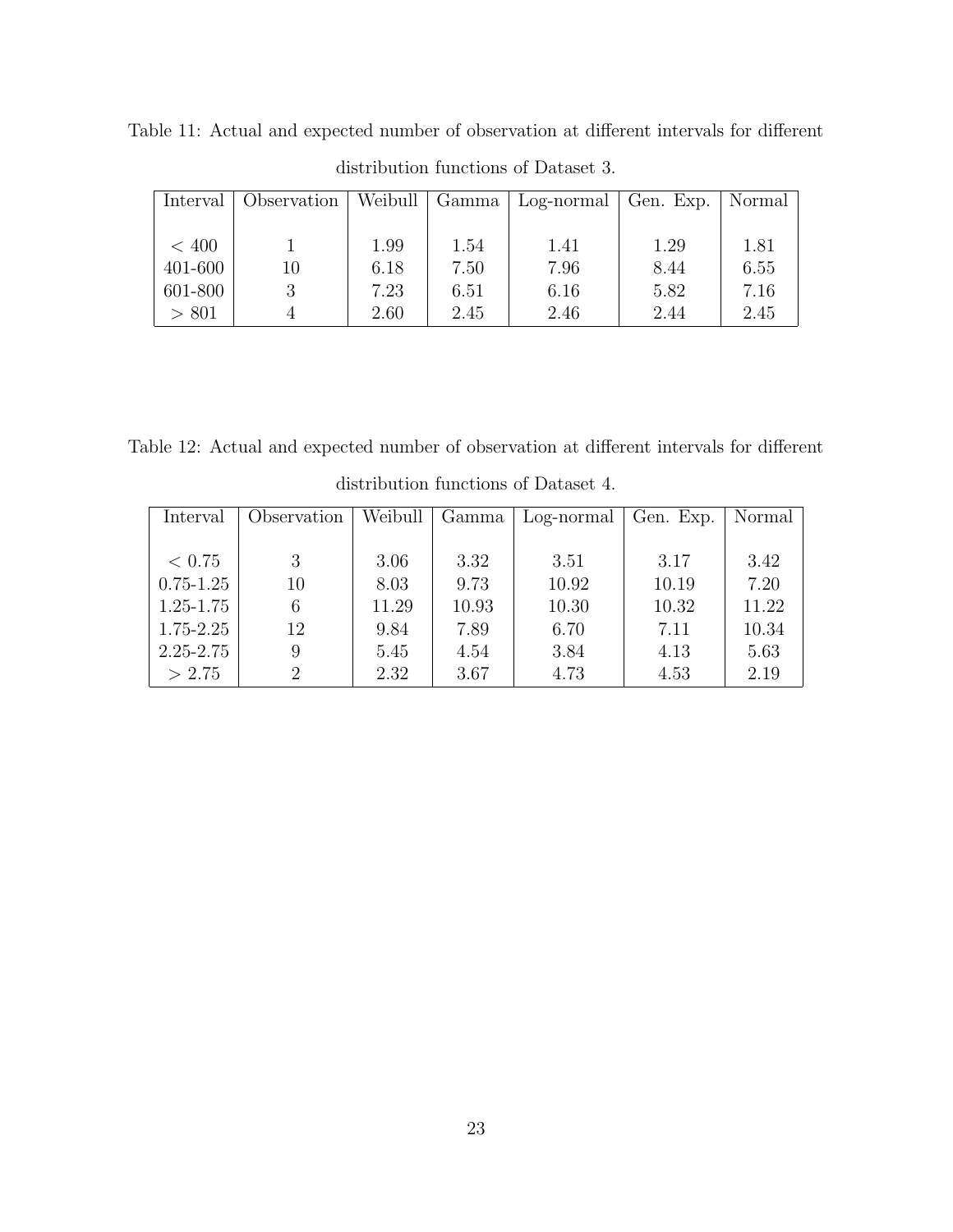

Figure 1: Empirical survival function (bold line) and the fitted survival functions (dotted lines) for Dataset 1 ( $ZrO<sub>2</sub>-TiB<sub>2</sub>$  composite).



Figure 2: Empirical survival function (bold line) and the fitted survival functions (dotted lines) for Dataset 2 (ZrO<sub>2</sub> ceramic).